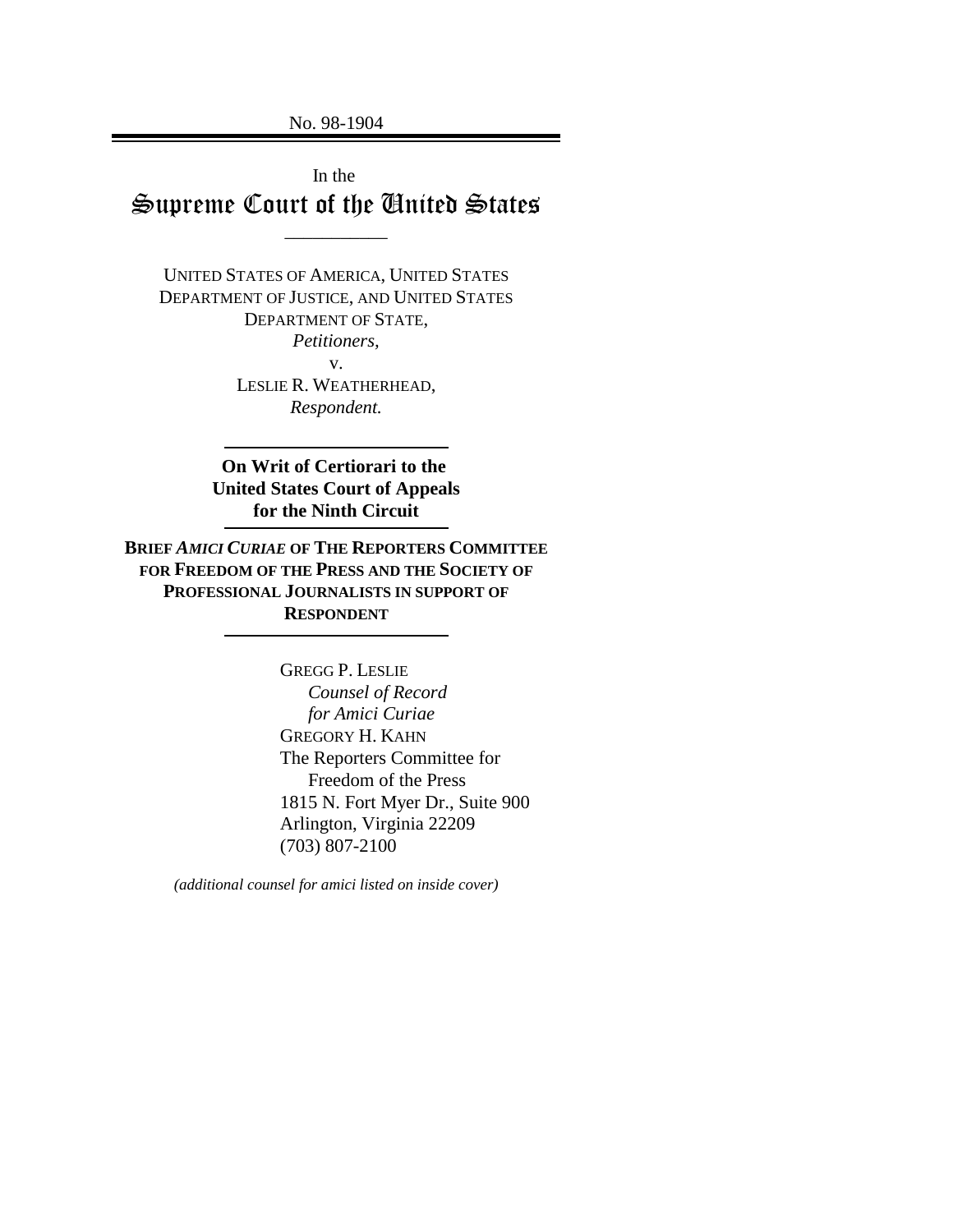## ADDITIONAL COUNSEL FOR AMICI:

*Counsel for Society of Professional Journalists:* BRUCE W. SANFORD ROBERT D. LYSTAD BRUCE D. BROWN Baker & Hostetler LLP 1050 Connecticut Avenue NW Suite 1100 Washington, D.C. 20036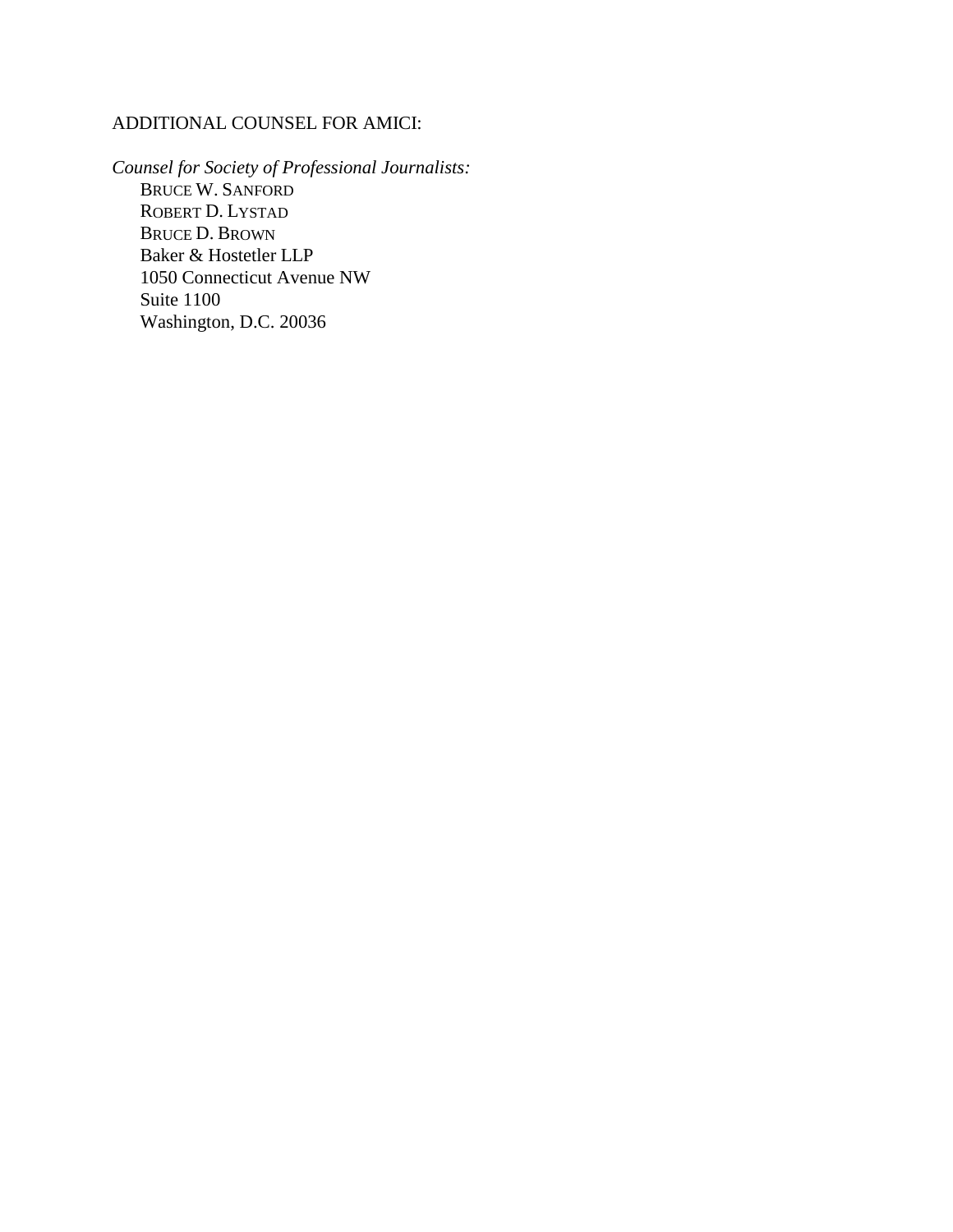## **TABLE OF CONTENTS**

|      | INTEREST OF AMICUS CURIAE 1                                                                                                                          |
|------|------------------------------------------------------------------------------------------------------------------------------------------------------|
|      | SUMMARY OF ARGUMENT 3                                                                                                                                |
|      |                                                                                                                                                      |
| I.   | FOIA gives the public a right to access<br>federal government information with only                                                                  |
| Π.   | Congress gave the President the power to set                                                                                                         |
| III. | President Clinton's classification executive<br>order dramatically changed the criteria for<br>national security exemptions to FOIA. $\dots \dots$ 7 |
| IV.  | The government's proposed reading of<br>Exemption 1 allows it to ignore the<br>plain language of FOIA and the                                        |
|      |                                                                                                                                                      |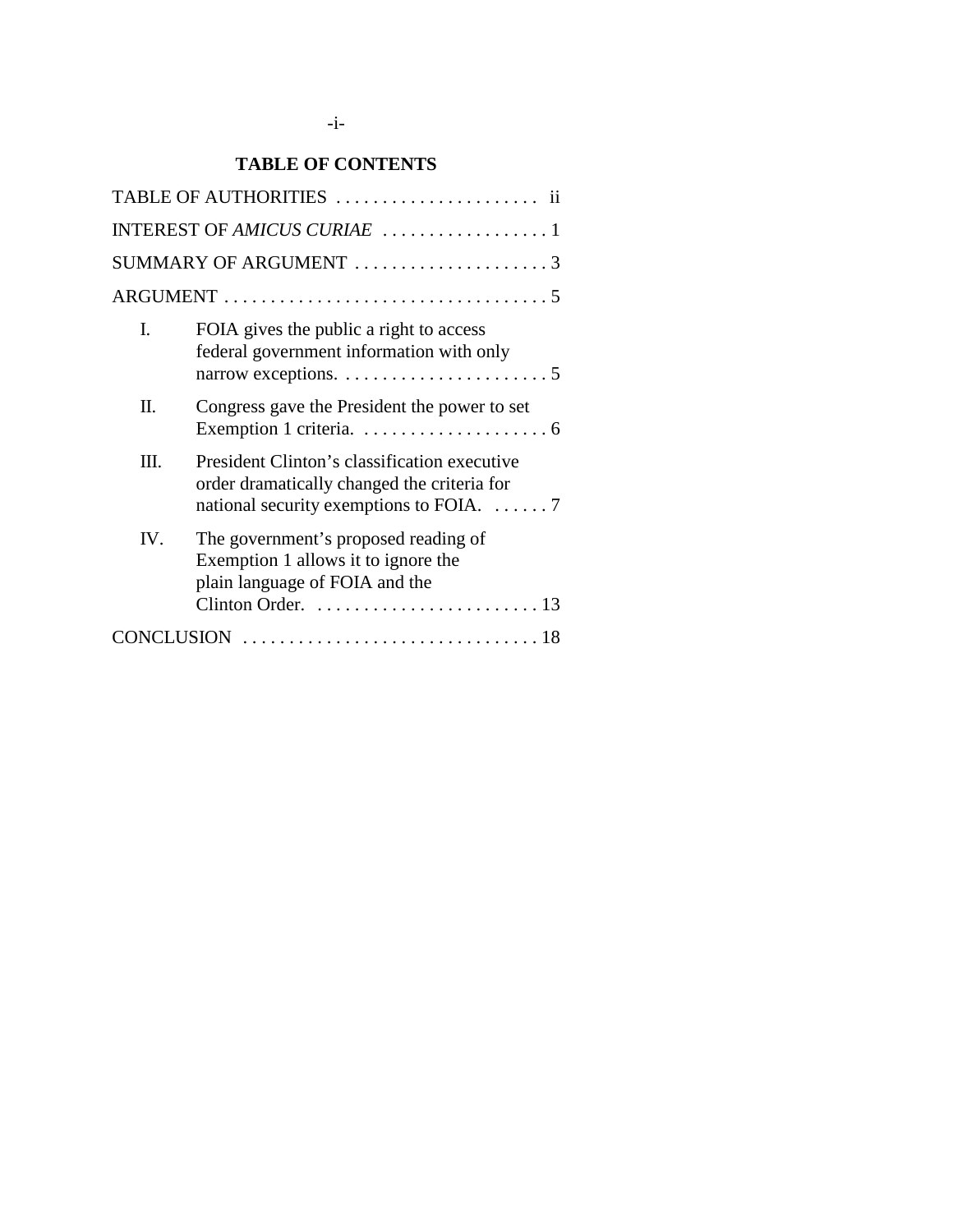## **TABLE OF AUTHORITIES**

## **Cases:**

| Department of Justice v. Landano, 508 U.S. 165                              |  |
|-----------------------------------------------------------------------------|--|
| Department of the Air Force v. Rose, 425 U.S.                               |  |
| EPA v. Mink, 410 U.S. 73 (1973) $\ldots \ldots \ldots \ldots \ldots \ldots$ |  |
|                                                                             |  |

## **Legislative Materials:**

| Administrative Procedure Act of 1946, 60 Stat. 237, 238,                  |
|---------------------------------------------------------------------------|
| <i>codified at</i> 5 U.S.C. § 1002 (1964) $\ldots \ldots \ldots \ldots 5$ |
| S. Rep. No. 813, 89th Cong., 1st Sess. 3 (1965) 5                         |
| Freedom of Information Act $\S$ (d), 5 U.S.C. $\S$ 552(d) (1994           |

# **Presidential Papers:**

| Exec. Order No. 12,065, 3 C.F.R. 190 (1979) $\ldots \ldots \ldots$ 7                                                                                            |
|-----------------------------------------------------------------------------------------------------------------------------------------------------------------|
| Exec. Order No. 12,356, 3 C.F.R. 166 (1983) $\ldots$ 7-8                                                                                                        |
| Exec. Order No. 12,958, 3 C.F.R. 333 (1995) 7, 11-13                                                                                                            |
| President's Memorandum for Heads of Departments and<br>Agencies regarding the Freedom of Information Act, 29<br>WEEKLY COMP. PRESS DOC. 1999 (Oct. 4, 1993) 8-9 |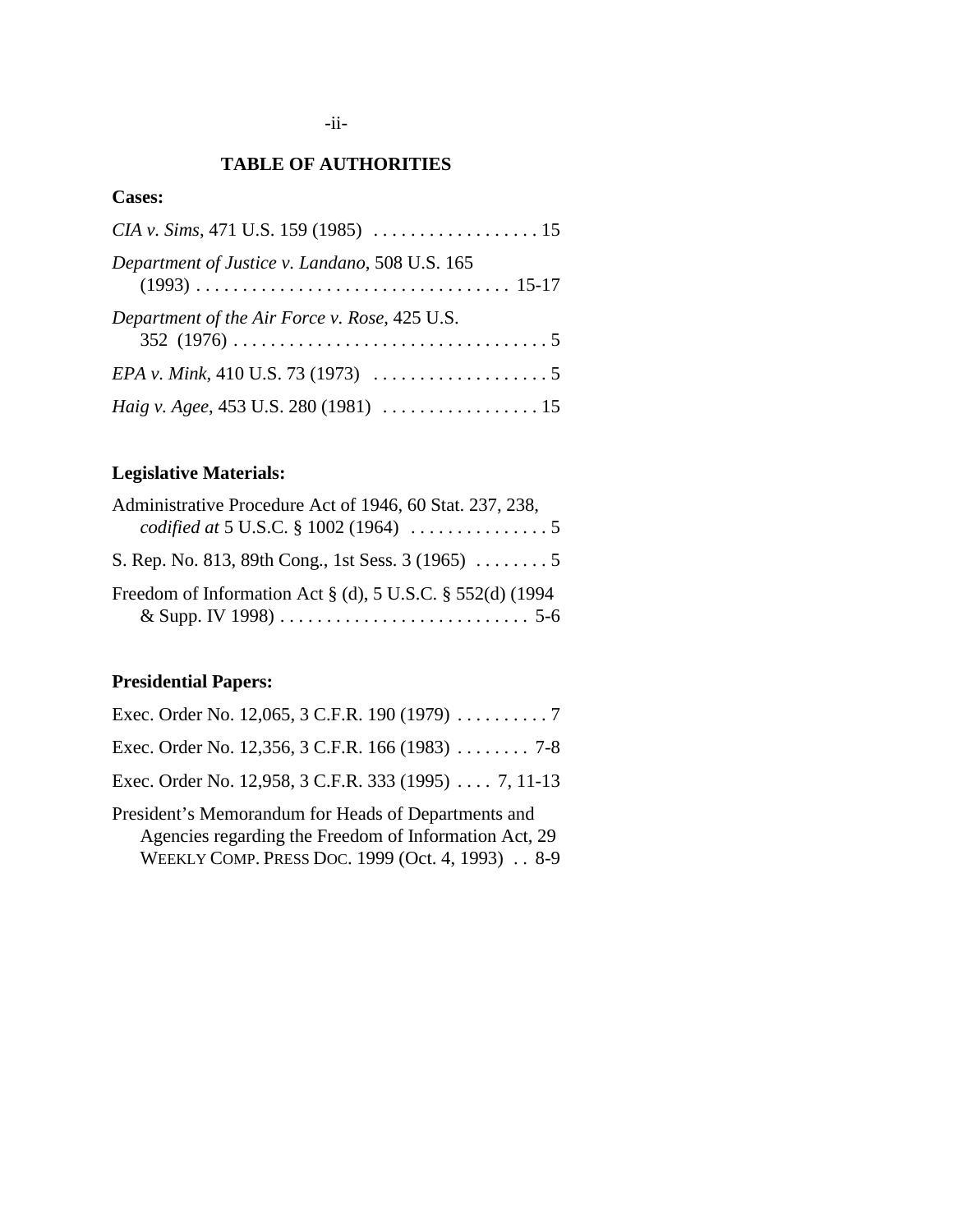-iii-

| Statement on Signing the Executive Order on Classified |  |
|--------------------------------------------------------|--|
| National Security Information, 31 WEEKLY COMP.         |  |
| PRESS Doc. 633 (April 17, 1995)  11-12                 |  |
| Presidential Review Directive 29 (April 26, 1993)  8   |  |

## **Court Rules:**

|  |  |  |  |  |  |  |  | Supreme Court of the United States Rule 37.6 1 |  |
|--|--|--|--|--|--|--|--|------------------------------------------------|--|
|--|--|--|--|--|--|--|--|------------------------------------------------|--|

## **Case Materials:**

| Declaration of Peter M. Sheils, Acting Information and<br>Privacy Coordinator and Acting Director of Office of<br>Freedom of Information, Privacy, and Classification<br>Review for the Department of State, Weatherhead v.<br>U.S.A., No. 95-0519-FVS, E.D. Wash. (March 5, |
|------------------------------------------------------------------------------------------------------------------------------------------------------------------------------------------------------------------------------------------------------------------------------|
| Declaration of Patrick F. Kennedy, Assistant Secretary of<br>Administration for the Department of State,<br>Weatherhead v. Department of Justice, No. 95-0519-<br>FVS, E.D. Wash. (April 11, 1996) 14                                                                        |
| Declaration of Strobe Talbott, Acting Secretary of State,<br>Weatherhead v. U.S.A., No. 96-36260, 9th Cir. (March<br>2, 1999)                                                                                                                                                |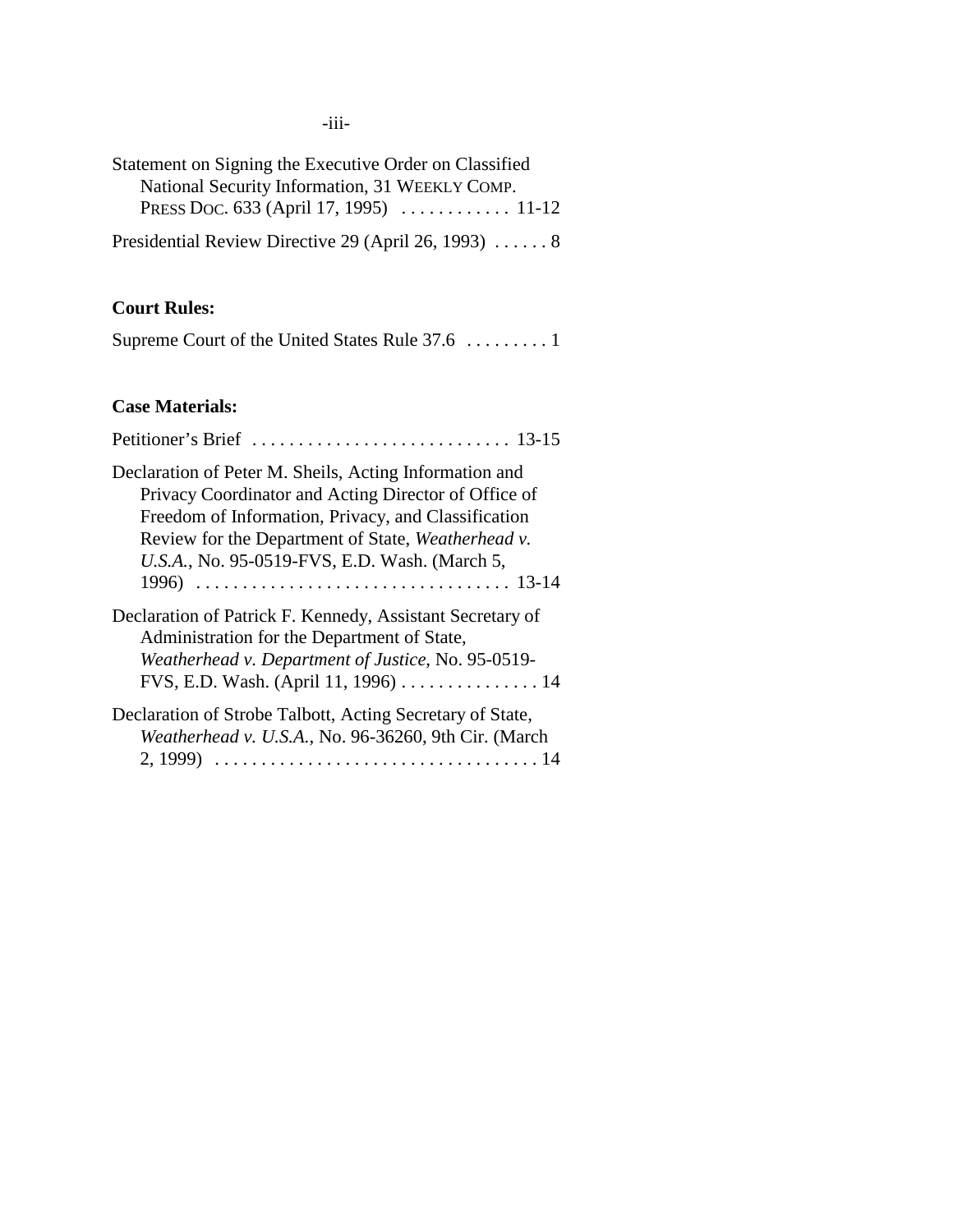## -iv-

## **Other:**

| Steven Aftergood, SECRECY & GOVT. BULLETIN (June                                                                                                                                                                                                                  |
|-------------------------------------------------------------------------------------------------------------------------------------------------------------------------------------------------------------------------------------------------------------------|
| Edwin N. Griswold, "Secrets Not Worth Keeping,"                                                                                                                                                                                                                   |
| Information Security Oversight Office's 1998 Report to the                                                                                                                                                                                                        |
| Peter Montgomery and Peter Overby, The Fight to Know,<br>COMMON CAUSE MAG., July/Aug. 1991  8                                                                                                                                                                     |
| David C. Morrison, For Whose Eyes Only?, NAT. JOUR.,                                                                                                                                                                                                              |
| Daniel Patrick Moynihan, Secrecy: A Brief Account of the<br>American Experience, in SECRECY (Comm. on<br>Protecting and Reducing Govt. Secrecy 1997)  5, 9                                                                                                        |
| Chris Norris and Peter Tira, The Press Passes, S.F. BAY                                                                                                                                                                                                           |
| Office of Information and Privacy, U.S. Dept. of Justice,<br>Freedom of Information Act Guide & Privacy Act<br>Overview (Sept. 1998 ed.)  8-9                                                                                                                     |
| Presidential Review Directive 29 Task Force, Information<br>Security Oversight Office (documents pertaining to                                                                                                                                                    |
| Harold C. Relyea, The Evolution of Government<br><b>Information Security Classification Policy: A Brief</b><br>Overview (1972-1992) (Cong. Res. Serv., Washington,<br>D.C.), Dec. 1, 1992 $\ldots \ldots \ldots \ldots \ldots \ldots \ldots \ldots \ldots \ldots$ |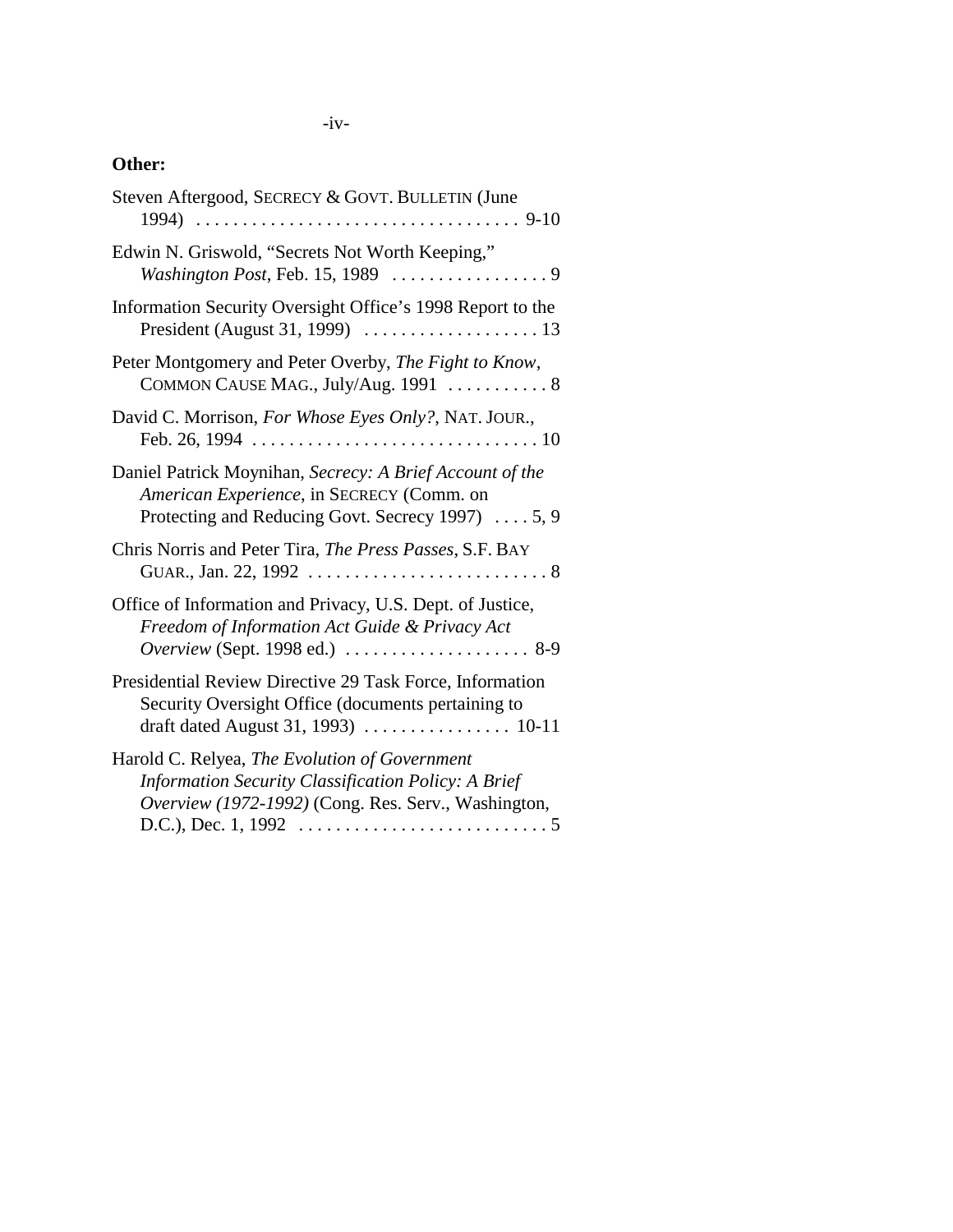# In the Supreme Court of the United States

No. 98-1904

UNITED STATES OF AMERICA, UNITED STATES DEPARTMENT OF JUSTICE, AND UNITED STATES DEPARTMENT OF STATE, *Petitioners,* v. LESLIE R. WEATHERHEAD, *Respondent.*

> **On Writ of Certiorari to the United States Court of Appeals for the Ninth Circuit**

**BRIEF** *AMICI CURIAE* **OF THE REPORTERS COMMITTEE FOR FREEDOM OF THE PRESS AND THE SOCIETY OF PROFESSIONAL JOURNALISTS IN SUPPORT OF RESPONDENT**

## **INTEREST OF** *AMICI CURIAE***<sup>1</sup>**

Respondent Leslie Weatherhead is not a journalist, but the plight of his Freedom of Information Act request will

<sup>1</sup> Pursuant to Sup. Ct. R. 37.6, counsel for *amici curiae* authored this brief in total with no assistance from the parties. Additionally, no individuals or organizations other than the *amici* made a monetary contribution to the preparation and submission of this brief. Written consent of all parties to the filing of the brief *amici curiae* has been filed with the Clerk pursuant to Sup. Ct. R. 37.3(a).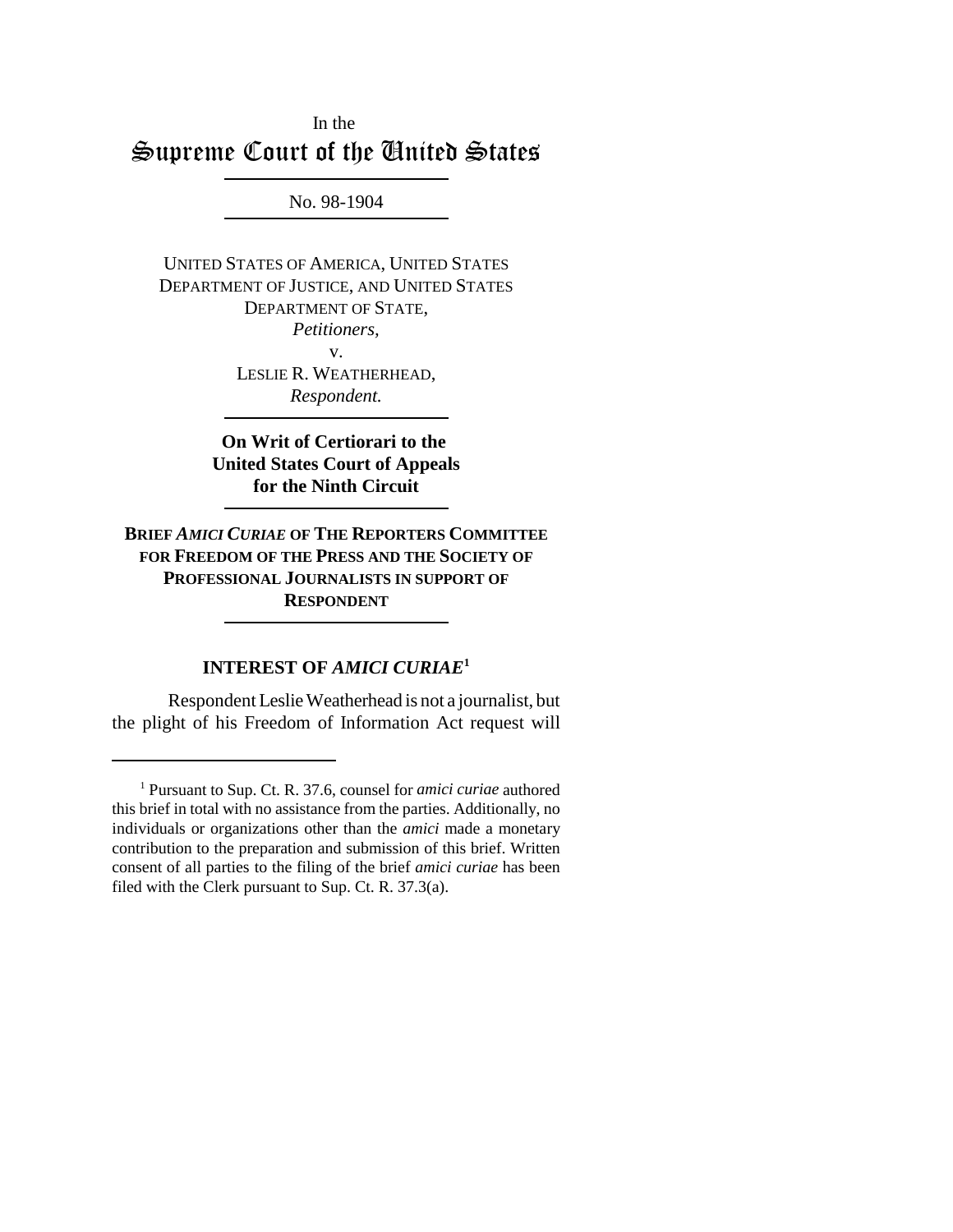affect the ability of the media to inform the public about the federal government's actions.

The media have used FOIA for the last thirty-three years to access government information. The media have then reported on their findings to the public, a large percentage of which relies on them to expend time and resources uncovering information that would otherwise not be easily accessible. One essential area of reporting is in uncovering and explaining findings about foreign affairs.

The media have a strong interest in the proper resolution of this case. The government argues that executive agencies can unilaterally exempt categories of documents from FOIA and the declassification criteria promulgated in the current executive order on declassification. If the Court accepts the government's argument, it will have disregarded the plain language of a statute and an executive order and ignored the public policies underlying those enactments.

The Reporters Committee for Freedom of the Press serves as a voluntary, unincorporated association of reporters and editors that works to defend the First Amendment rights and freedom of information interests of the news media. The Reporters Committee has provided representation, guidance and research in First Amendment and Freedom of Information Act litigation since 1970.

The Society of Professional Journalists is a voluntary nonprofit journalism organization representing every branch and rank of print and broadcast journalism. SPJ is the largest membership organization for journalists in the world, and for more than 90 years, SPJ has been dedicated to encouraging a climate in which journalism can be practiced freely, fully, and in the public interest.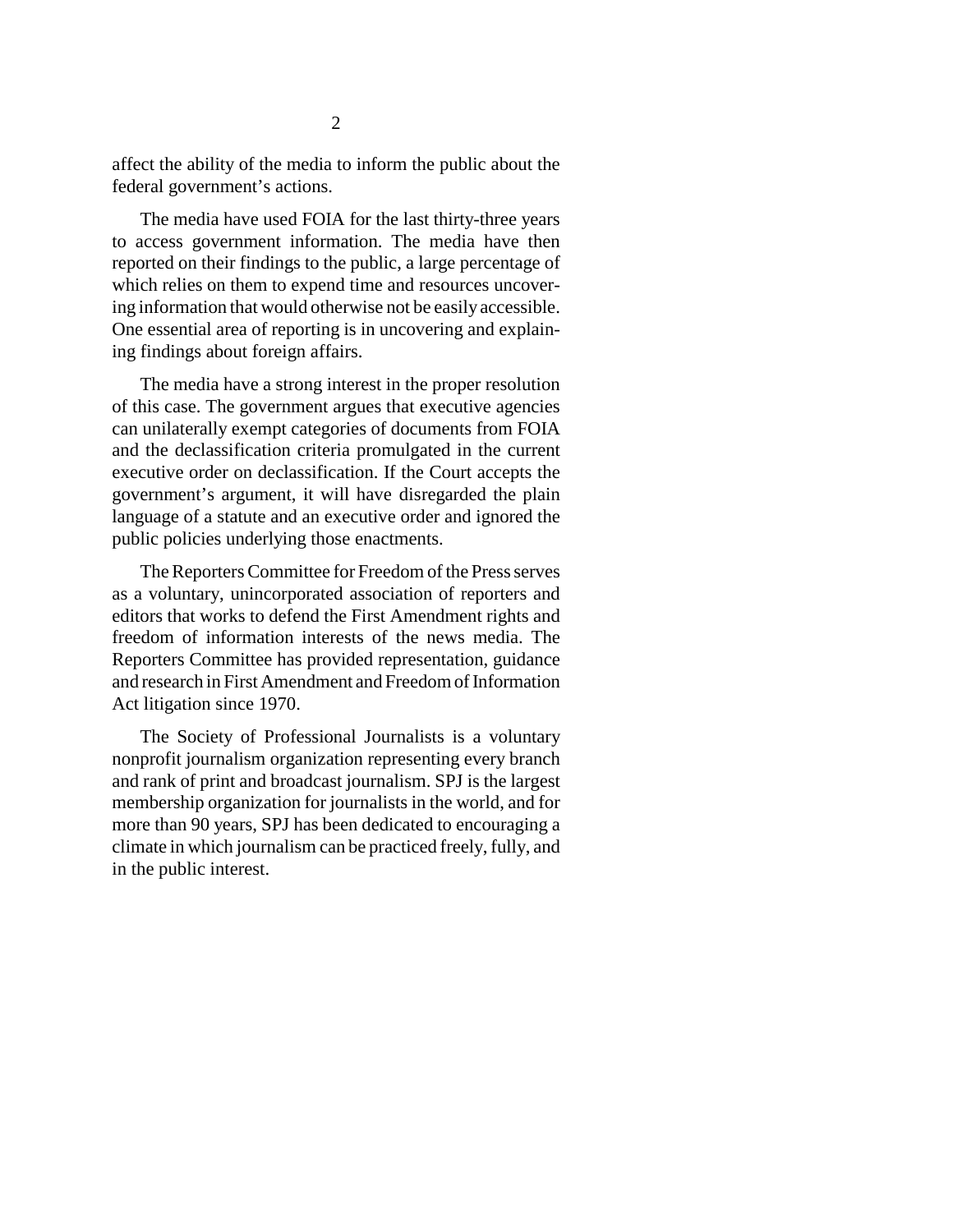#### **SUMMARY OF ARGUMENT**

This case does not involve a private citizen or entity attempting to get information about other private citizens or entities. It does not involve an effort by someone to get hundreds of thousands of dollars worth of information from the government. Instead, this case involves the efforts of a defense attorney to get a single letter from the British government concerning his client's extradition from Great Britain.

But on a broader plane, this case raises the question of how much leeway Congress has given the executive branch to withhold information ostensibly to protect "national security." Congress undoubtedly has given the executive branch the ability to set the criteria under which agencies withhold information based on the national security exemption. But Congress has never set aside the government's mandate of openness as expressed in the Freedom of Information Act. Information can be withheld only if it meets predetermined criteria set out in an executive order.

Congress passed FOIA in 1966 to ensure that the American public would be informed about its federal government and substantially amended the Act in 1974 to make it stronger. FOIA starts with the assumption that federal government information is subject to disclosure and mandates *de novo* judicial review when a person or entity requesting information complains that a federal agency improperly denied the request. Congress set out only nine categories of information that can be exempted from disclosure. Information can fall within an exemption only if it meets specific, enumerated criteria.

FOIA's first exemption allows withholding to protect national security. Exemption 1 — as amended by Congress in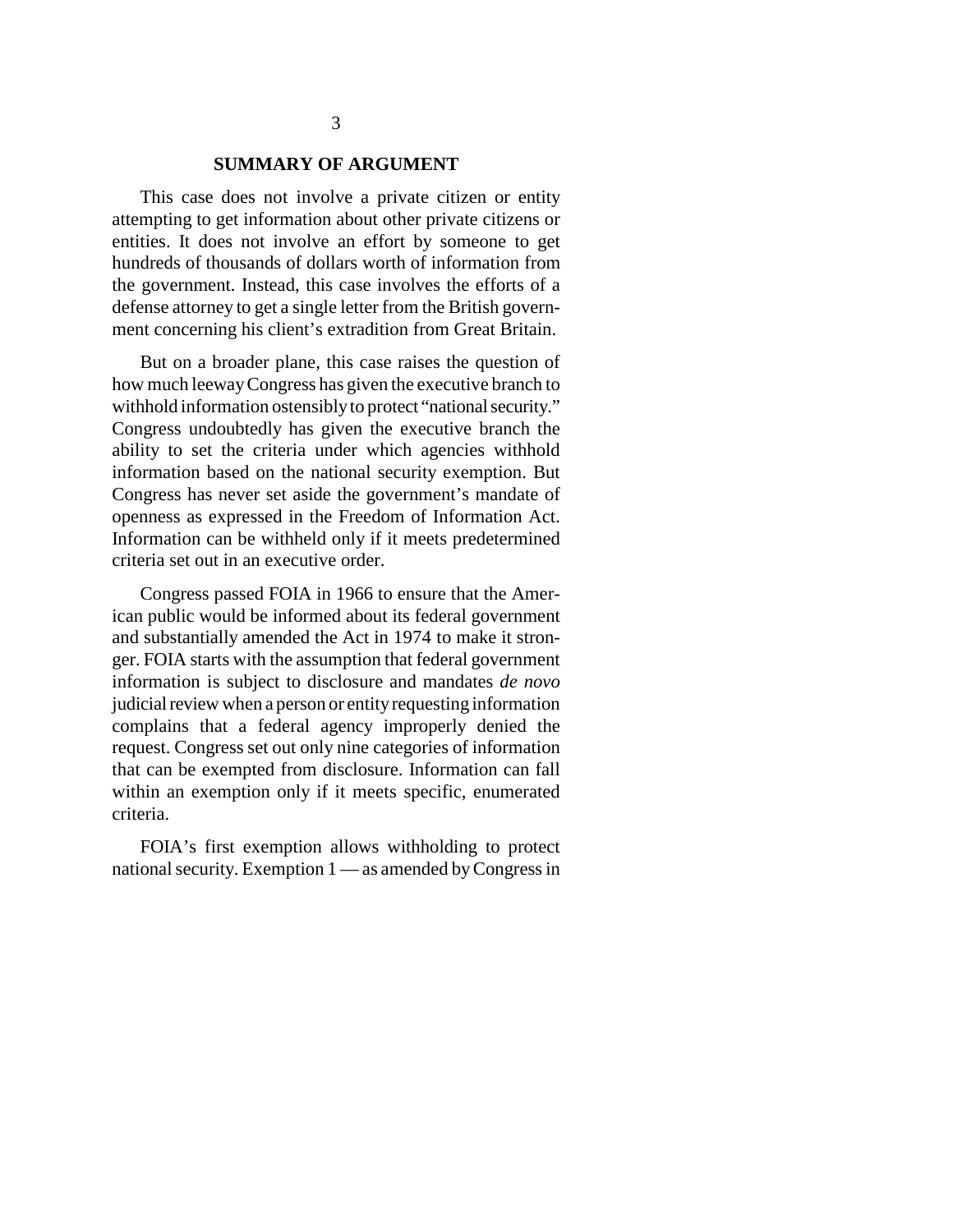1974 — gives the responsibility to the President of the United States to determine the criteria under which information can be withheld to protect national security.

Therefore, under FOIA's statutory scheme, when a FOIA requestor seeks information, an agency can only claim the national security exemption after it reviews the currentlyapplicable executive order and determines that the requested information meets the criteria for nondisclosure as established by the President. And if the FOIA request is denied, the requesting party is entitled to *de novo* judicial review in federal court.

In 1995, President Clinton signed an executive order that dramatically changed the criteria under which Exemption 1 decisions can be made by federal agencies. Most importantly for this case, it requires the government to identify and describe the damage to national security that would result from the release of requested information before an agency can withhold it as classified. The executive order also left no room for an agency to withhold an entire category of information.

This is not a case where the executive branch seeks assistance from this Court in interpreting a congressional statute. Instead, it is a case where the executive branch seeks permission from the judicial branch to ignore the plain language of congressional legislation and an executive order signed by the sitting President.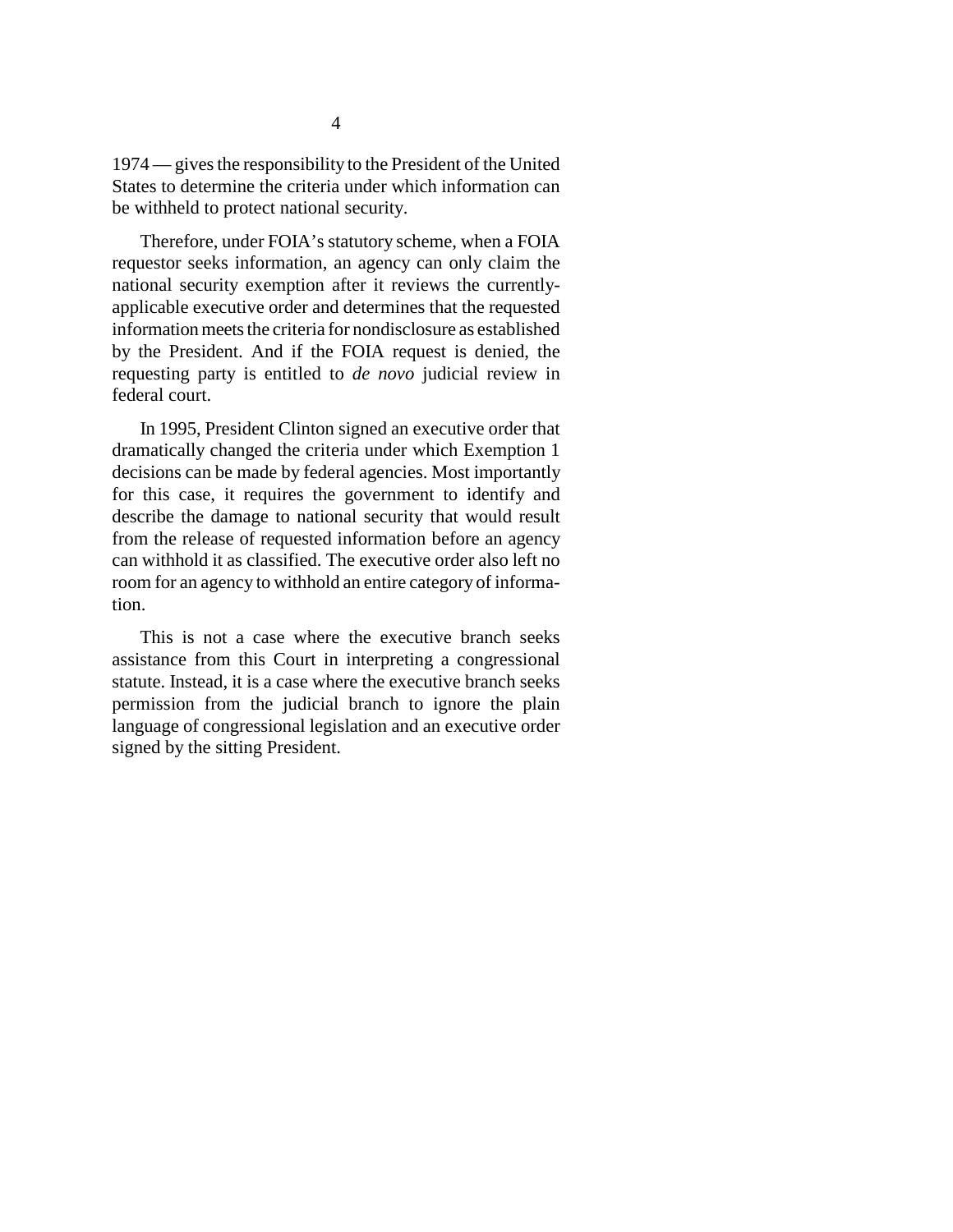#### **ARGUMENT**

## **I. FOIA gives the public a right to access federal government information with only narrow exceptions.**

Congress enacted FOIA in 1966 after eleven years of investigation and deliberation.<sup>2</sup> In enacting FOIA, Congress intended to establish "a general philosophy of full agency disclosure unless information is exempted under clearly delineated statutory language." *Department of the Air Force v. Rose*, 425 U.S. 352, 360-61 (1976) (quoting S. Rep. No. 813, 89th Cong., 1st Sess. 3 (1965)). FOIA replaced a statute "plagued with vague phrases" that gave agencies essentially unlimited discretion to withhold information.3 The law mandates disclosure subject only to specific, delineated objections.4

3 *EPA v. Mink*, 410 U.S. 73, 79 (1973) (discussing § 3 of the Administrative Procedure Act of 1946, 60 Stat. 237, 238, *codified at* 5 U.S.C. § 1002 (1964)); *see also* S. Rep. No. 813, 89th Cong., 1st Sess. 3 (1965).

<sup>2</sup> *See* Harold C. Relyea, *The Evolution of Government Information Security Classification Policy: A Brief Overview (1972-1992)* (Cong. Res. Serv., Washington, D.C.), Dec. 1, 1992, at 46-47; *see also* Daniel Patrick Moynihan, *Secrecy: A Brief Account of the American Experience*, in SECRECY A-60 (Comm. on Protecting and Reducing Govt. Secrecy 1997).

<sup>4</sup> *See Rose*, 425 U.S. at 361 ("To make crystal clear the congressional objective . . . Congress provided . . . that nothing in the Act should be read to 'authorize withholding of information . . . except (continued...)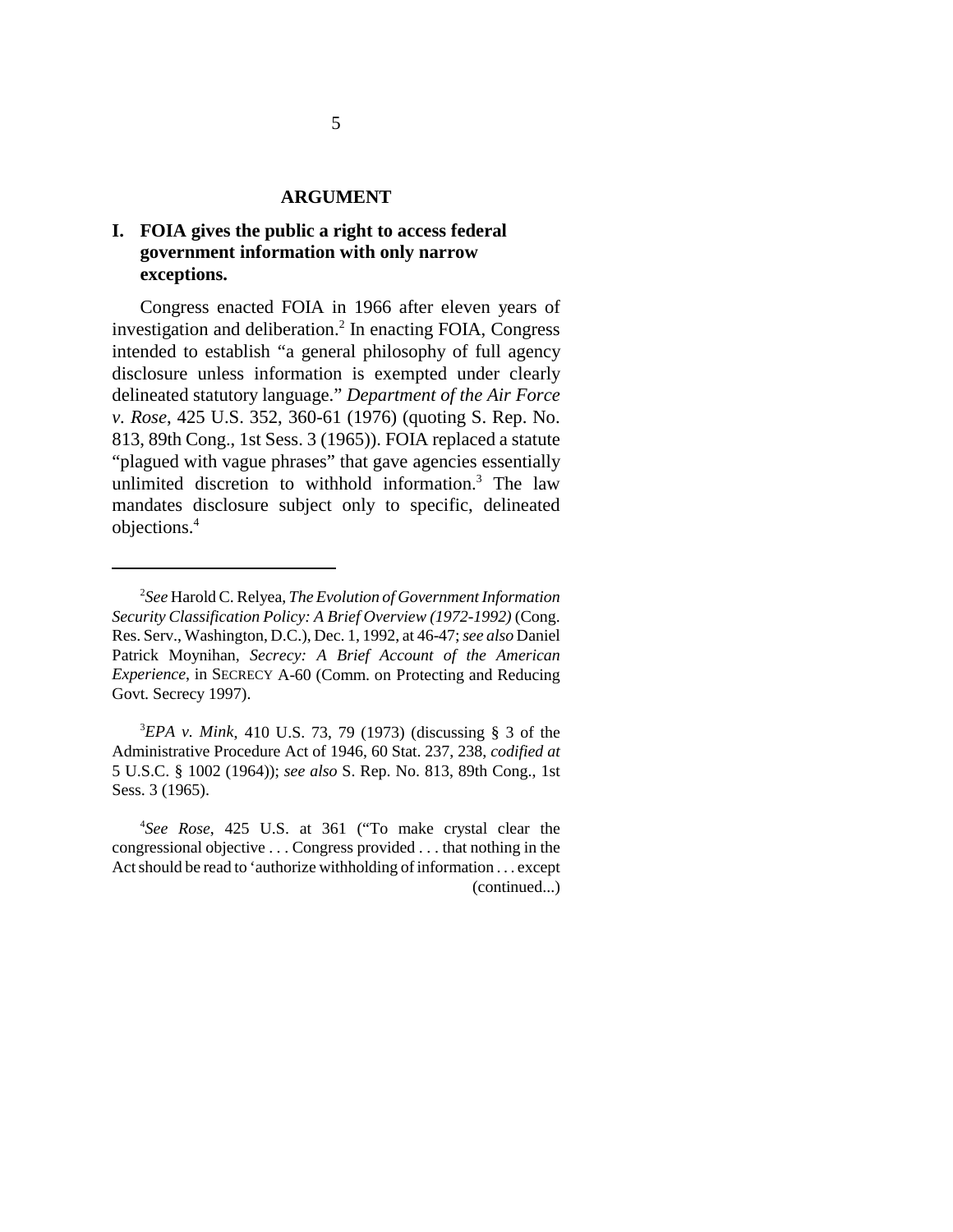### **II. Congress gave the President the power to set Exemption 1 criteria.**

Here, the government is attempting to subvert both the plain language and underlying policy objectives of the legislative scheme.

Exemption 1 states that FOIA does not apply to matters that are

(1)(A) specifically authorized *under criteria established by an Executive order* to be kept secret in the interest of national defense or foreign policy and (B) are in fact properly classified pursuant to such Executive order.

5 U.S.C. § 552(b)(1) (emphasis added). In drafting Exemption 1, Congress specifically gave the executive branch the power to set the *standards* for protecting information that could harm national security, but it did not cede its legislative mandate that only narrow, specific categories of information are exempt from the broad range of FOIA.

Congress created a statutory scheme under which the exemption to disclosure of documents for national defense or foreign policy must be made under guidelines established by the executive branch, and any complaints that federal agencies are not abiding by the criteria that the executive branch established must be considered *de novo* by the judicial branch.

Under this statutory scheme, Presidents Carter, Reagan,

 $4$ (...continued)

as specifically stated . . . .'") (citing Freedom of Information Act § (d), 5 U.S.C. § 552(d) (1994 & Supp. IV 1998).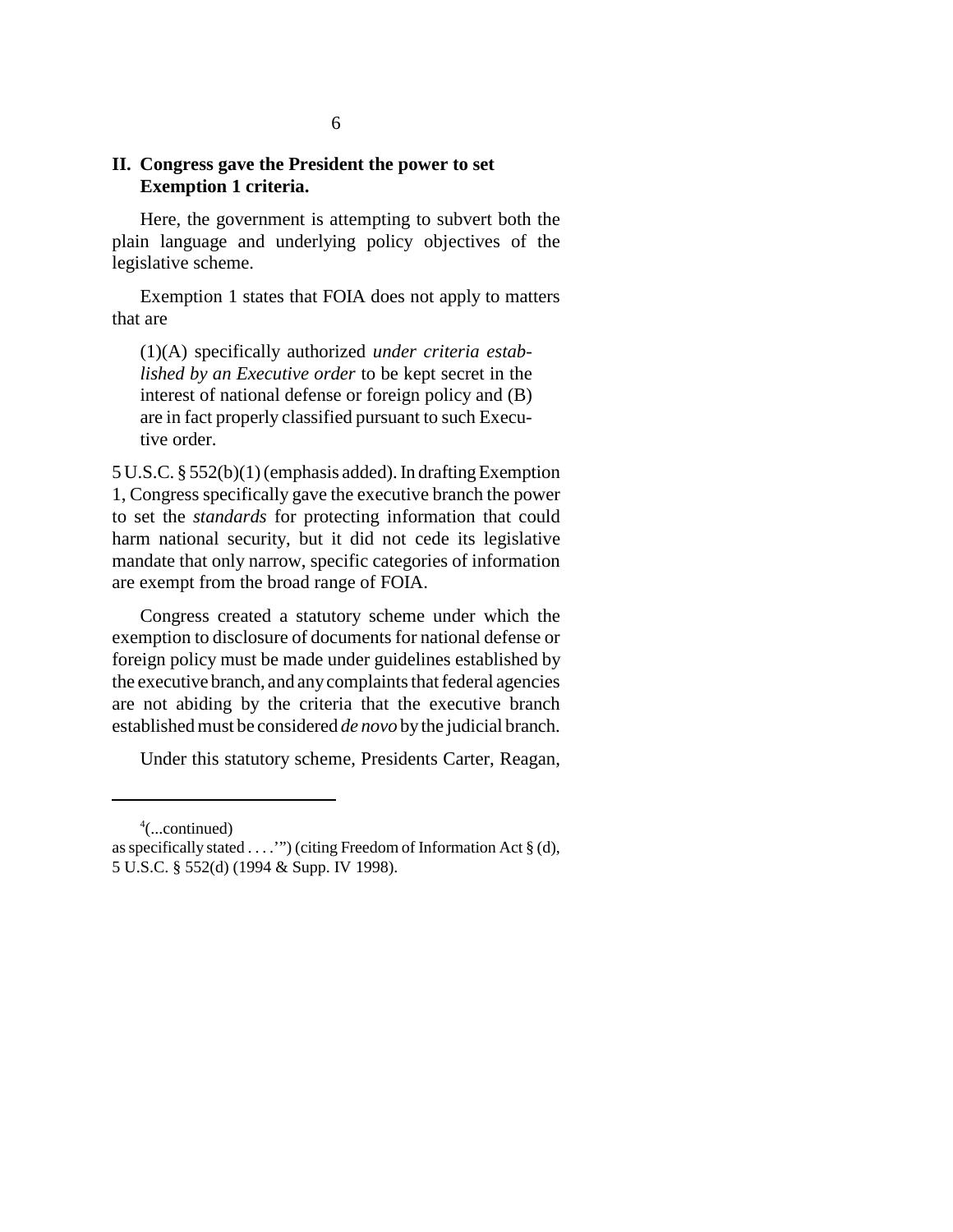and Clinton have all signed executive orders since the 1974 FOIA amendments concerning the criteria that agencies should use in determining whether they should classify information. *See* Exec. Order No. 12,065, 3 C.F.R. 190 (1979); Exec. Order No. 12,356, 3 C.F.R. 166 (1983); Exec. Order. No. 12,958, 3 C.F.R. 333 (1995).

### **III. President Clinton's classification executive order dramatically changed the criteria for national security exemptions to FOIA.**

From 1982 until 1995, President Reagan's Executive Order 12,356 allowed federal agencies to withhold enormous amounts of information under Exemption 1. *See* Exec. Order No. 12,356, 3 C.F.R. 166 (1983) (hereinafter "Reagan Order"). The outcry from the effect that the Reagan Order had on FOIA requests was a factor in leading President Clinton to dramatically alter the criteria in 1995.

The Reagan Order established a presumption in favor of classification when any doubt about the status of information existed. Reagan Order 1.1(c). It significantly eased the ability of agencies to classify information. Reagan Order 1.1(c). It provided that "[u]nauthorized disclosure of foreign government information . . . is presumed to cause damage to the national security," while broadly defining "foreign government information" as including "information provided by a foreign government . . . with the expectation, express or implied, that the information, the source of the information, or both, are to be held in confidence." Reagan Order 1.3(c),  $6.1(d)(i)$ . It also allowed an agency to classify documents without delineating any identifiable damage that would result from disclosure and allowed exemption whenever a classifier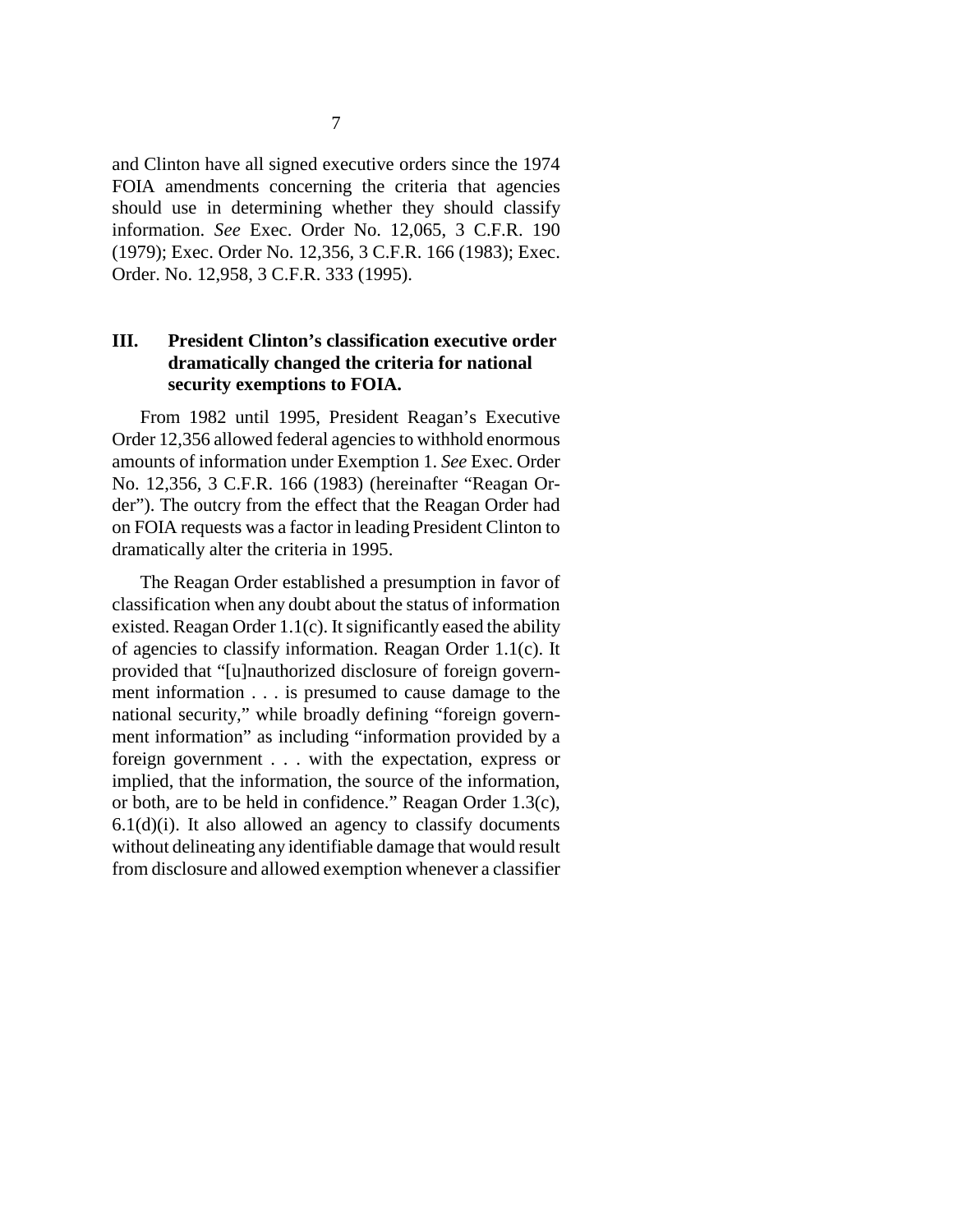determined that the information "either by itself or in the context of other information" could damage the national security. Reagan Order 1.3(b).

Under the criteria of the Reagan Order, it was easy to presume that correspondence sent from a foreign government to the United States government should not be disclosed if the foreign government had either expressly or impliedly indicated that the information or the source of the information should be held in confidence.

The Reagan order led to ringing complaints about the state of FOIA requests for national defense or foreign policy matters. For example, some reporters referred to the statute's name of "Freedom of Information Act" as an "oxymoron" under the Reagan Order, and a 1992 panel of media experts listed the federal government's refusal to disclose requested documents as one of the most important stories of the year. *See* Chris Norris and Peter Tira, *The Press Passes*, S.F. BAY GUAR., Jan. 22, 1992; Peter Montgomery and Peter Overby, *The Fight to Know*, COMMON CAUSE MAG., July/Aug. 1991.

Following the 1992 Presidential campaign, President Clinton issued a directive creating an interagency task force responsible for "drafting a new executive order that reflects the need to classify and safeguard national security information in the post Cold War period." Presidential Review Directive 29 (April 26, 1993). He then disseminated an October 1993 memorandum calling upon federal agencies to reaffirm their commitment to the Freedom of Information Act: "Openness in government is essential to accountability and the Act has become an integral part of that process." President's Memorandum for Heads of Departments and Agencies regarding the Freedom of Information Act, 29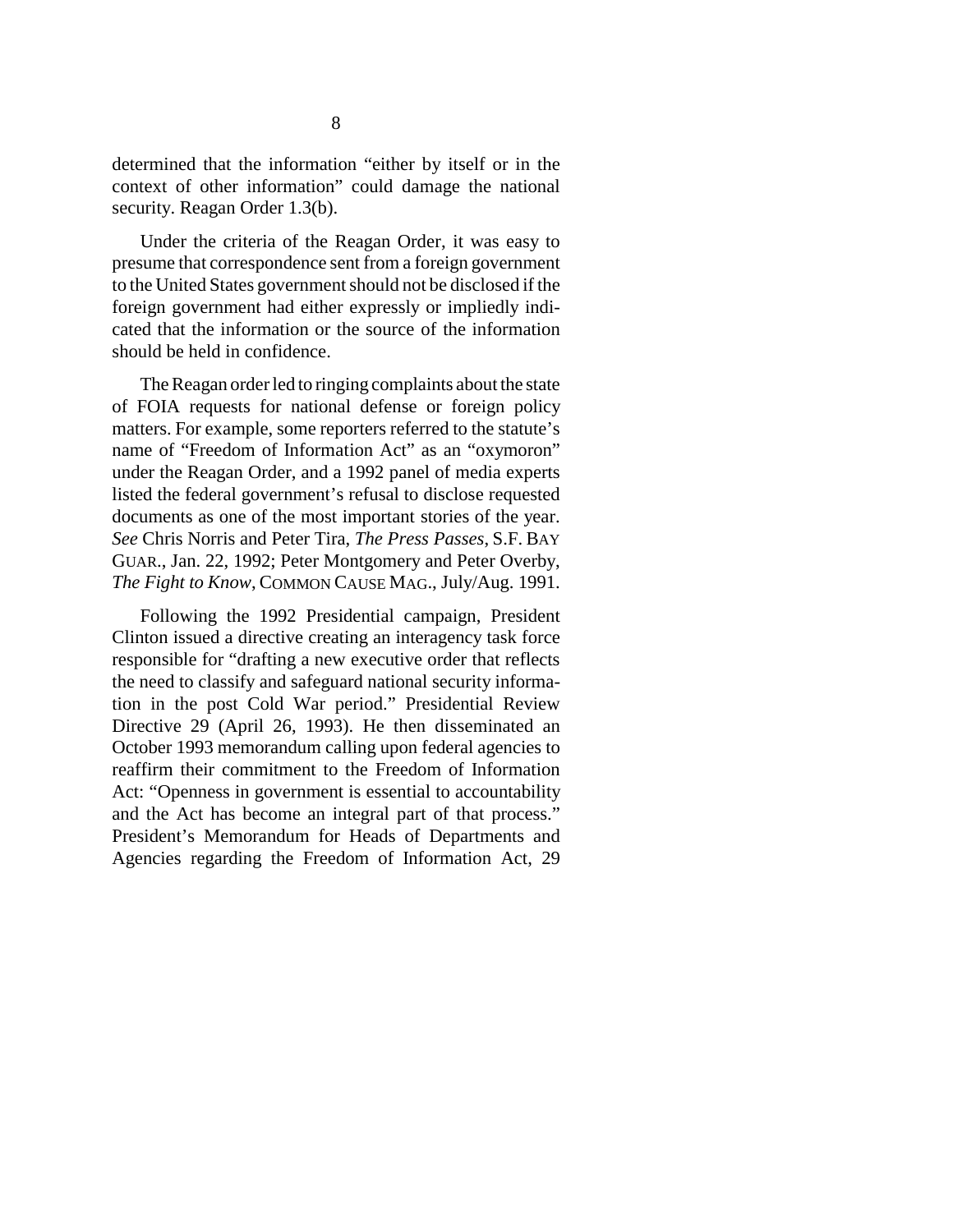WEEKLY COMP. PRESS DOC. 1999 (Oct. 4, 1993), *quoted in* Office of Information and Privacy, U.S. Dept. of Justice, *Freedom of Information Act Guide & Privacy Act Overview* 3 (Sept. 1998 ed.).

In fact, the view that the government should classify fewer documents and should declassify documents that had been originally classified was not unique to the new administration. It had been expressed by people inside and outside of the government for years. Former solicitor general Edwin Griswold, who served during the Nixon administration, acknowledged the problem of over-classification:

It quickly becomes apparent to any person who has considerable experience with classified material that there is a massive over-classification and that the principal concern of the classifiers is not with national security, but rather with governmental embarrassment of one sort or another. There may be some basis of short-term classification while plans are being made, or negotiations are going on, but apart from details of weapons systems, there is very rarely any real risk to current national security from the publication of facts relating to transactions in the past, even the fairly recent past. This is the lesson of the Pentagon Papers experience, and it may be relevant now.

Edwin N. Griswold, "Secrets Not Worth Keeping," *Washington Post*, Feb. 15, 1989, at A25; *see also* Daniel Patrick Moynihan, *Secrecy: A Brief Account of the American Experience*, in SECRECY A-63 (Comm. on Protecting and Reducing Govt. Secrecy 1997).

By fiscal year 1993, federal agencies had conducted 6.3 million "classified actions" in one year, declassification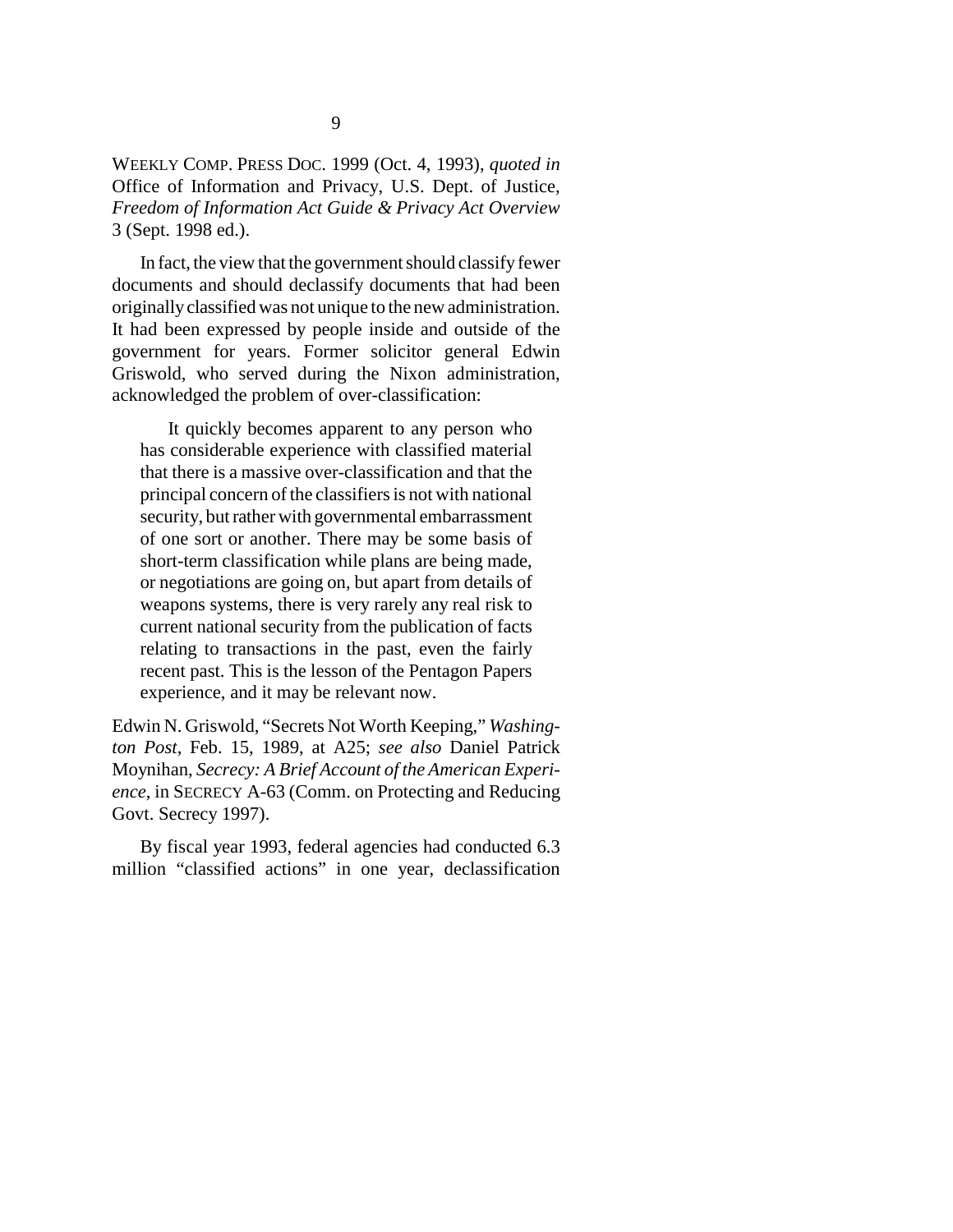activity had decreased by 30 percent, and the National Archives and Records Administration alone had more than 325 million pages of classified documents. *See* Steven Aftergood, SECRECY & GOVT. BULLETIN (June 1994) (quoting the 1993 Information Security Oversight Office's Report to the President and Jeanne Schauble of the National Archives and Records Administration). The House Appropriations Defense Subcommittee wrote to President Clinton that his administration should "produce a comprehensive post-Cold War reform plan that addresses the current problem of overclassification, which exacts excessive costs both in dollars and in the ability of a democratic society to operate," and even the men and women doing the classification complained in a 1992 statement that the public "trust has been violated too many times" because classification decisions had not been made "in the best interest of the nation and the people." David C. Morrison, *For Whose Eyes Only?*, NAT. JOUR., Feb. 26, 1994, at 473 (quoting the House Appropriations Defense Subcommittee and the National Classification Management Society). The task force held public hearings, gathering many views that too much information was too easily classified. For instance, Robert D. Steele, a former Marine intelligence officer, told the task force that "[a]ny executive order promulgated in the future should begin with the premise that information, including intelligence, is the most useful when widely disseminated." David C. Morrison, *For Whose Eyes Only?*, NAT. JOUR., Feb. 26, 1994, at 474.

As the task force drafted the executive order, it stated that one of the "Major Changes" should be that the executive order "[e]liminates the presumption that any category of information is automatically classified." Presidential Review Directive 29 Task Force, Information Security Oversight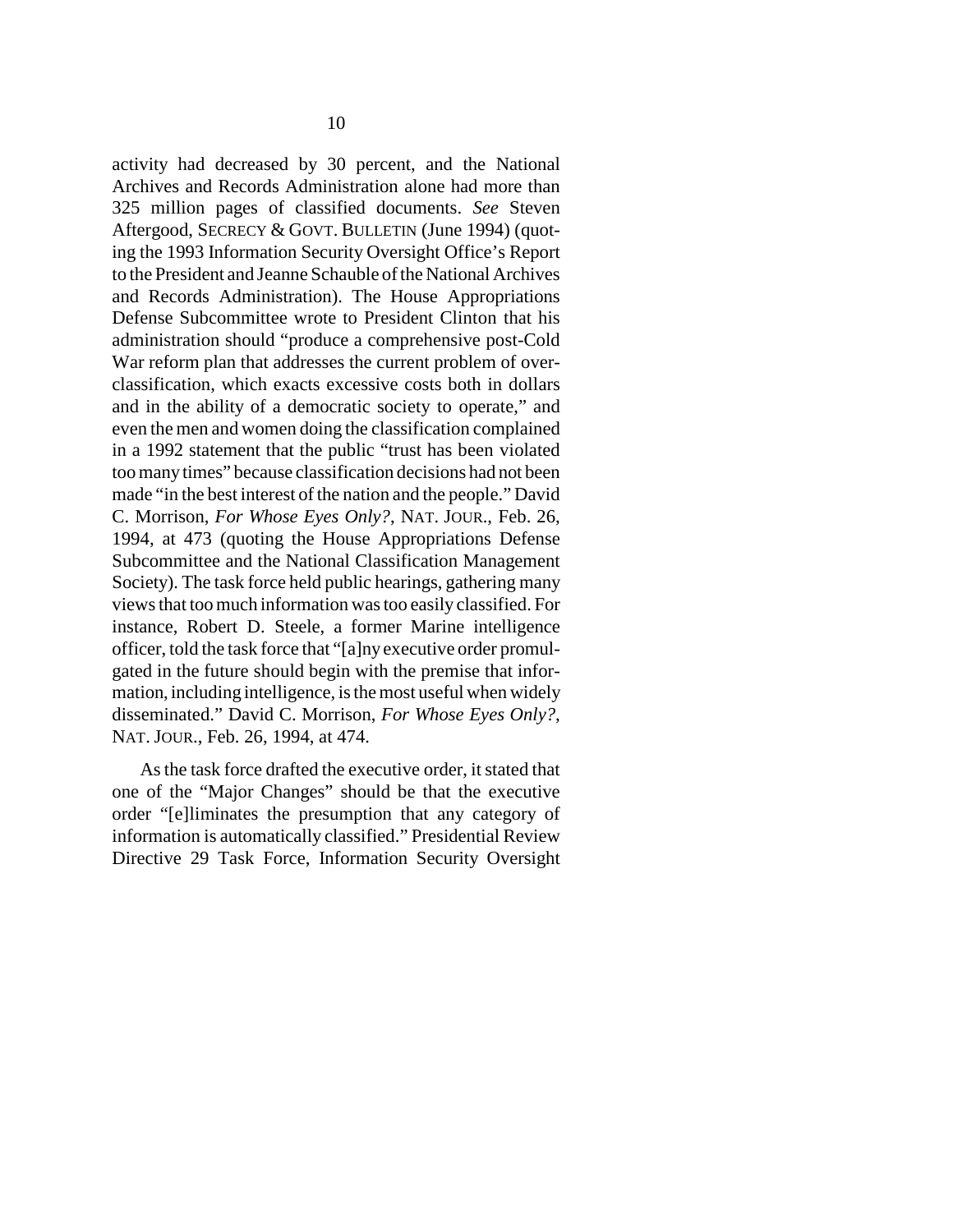Office (documents pertaining to draft dated August 31, 1993).

In April 1995, President Clinton signed Executive Order 12,958, which fundamentally altered the classification landscape in favor of disclosure by making reliance on Exemption 1 much more difficult for federal agencies. *See* Exec. Order No. 12,958, 3 C.F.R. 333 (1995) (hereinafter "Clinton Order"). In signing the Order, President Clinton explained that one of his express motivations was to "keep a great many future documents from ever being classified":

. . . [This order] will sharply reduce the permitted level of secrecy within our Government, making available to the American people and posterity most documents of permanent historical value that were maintained in secrecy until now.

. . . .

. . . [W]e will no longer tolerate the excesses of the current system. For example, we will resolve doubtful calls about classification in favor of keeping the classification unclassified. We will not permit the reclassification of information after it has been declassified and disclosed under proper authority. We will authorize agency heads to balance the public interest in disclosure against the national security interest in making declassification decisions. And, *we will no longer presumptively classify certain categories of information, whether or not the specific information otherwise meets the strict standards for classification.*

Taken together, these reforms will greatly reduce the amount of information that we classify in the first place and the amount that remains classified.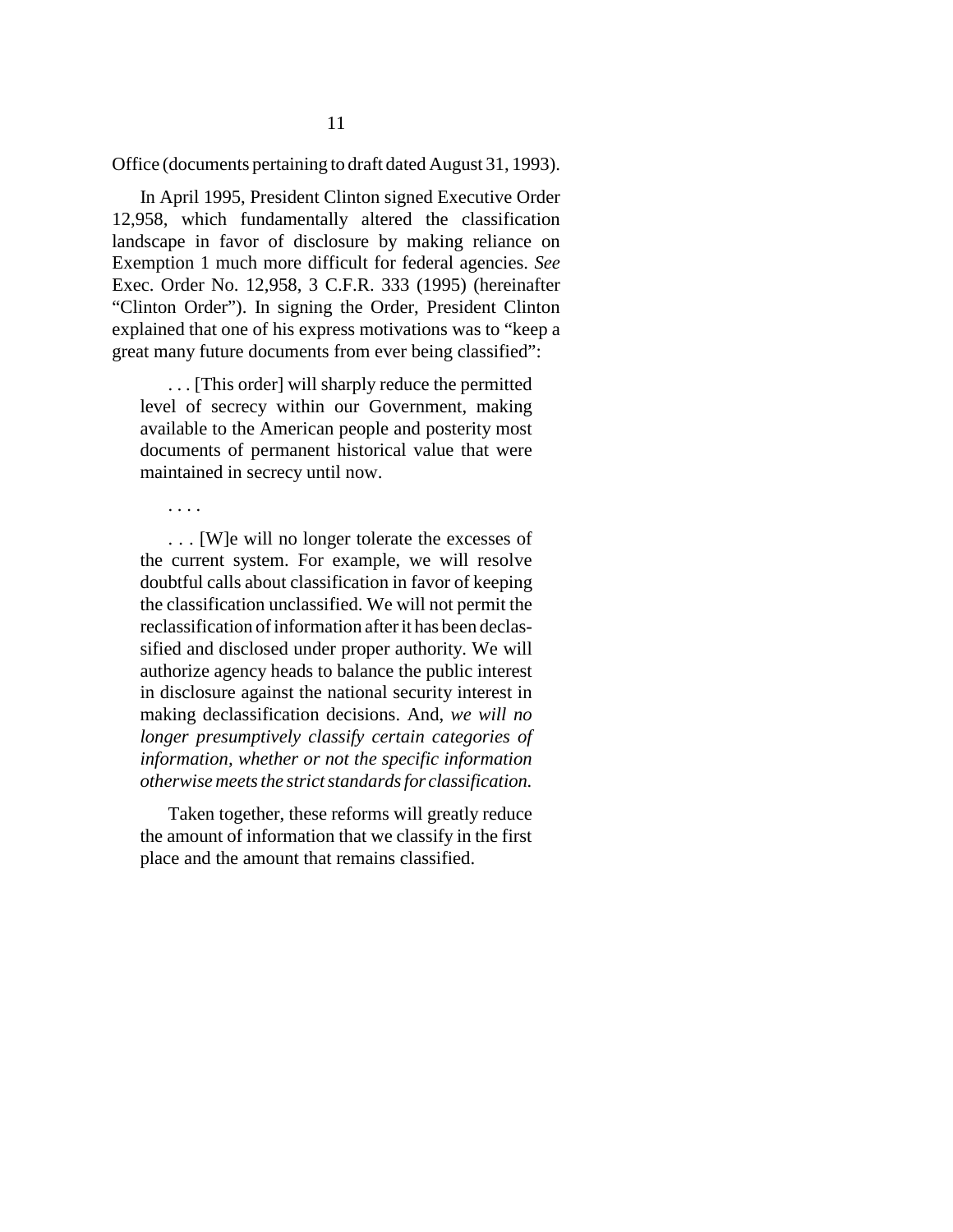Statement on Signing the Executive Order on Classified National Security Information, 31 WEEKLY COMP. PRESS DOC. 633 (April 17, 1995) (emphasis added). The accompanying Clinton Order laid out new criteria for classification:

Sec. 1.2. Classification Standards. (a) Information may be originally classified under the terms of this order only if *all* of the following conditions are met:

(1) an original classification authority is classifying the information;

(2) the information is owned by, produced by or for, or is under the control of the United States Government;

(3) the information falls within one or more of the categories of information listed in section 1.5 of this order; and

*(4) the original classification authority determines that the unauthorized disclosure of the information reasonably could be expected to result in damage to the national security and the original classification authority is able to identify or describe the damage.*

Clinton Order 1.2(a) (emphasis added). "Damage to the national security" was defined as "harm to the national defense or foreign relations of the United States from the unauthorized disclosure of information, to include the sensitivity, value, and utility of that information." Clinton Order 1.1(l). The Executive Order also eliminated any presumption that categories of information are automatically exempt from disclosure and instead stated that agencies should presume that documents are subject to disclosure. *See* Clinton Order Preamble, 1.2(b). It provided that all doubts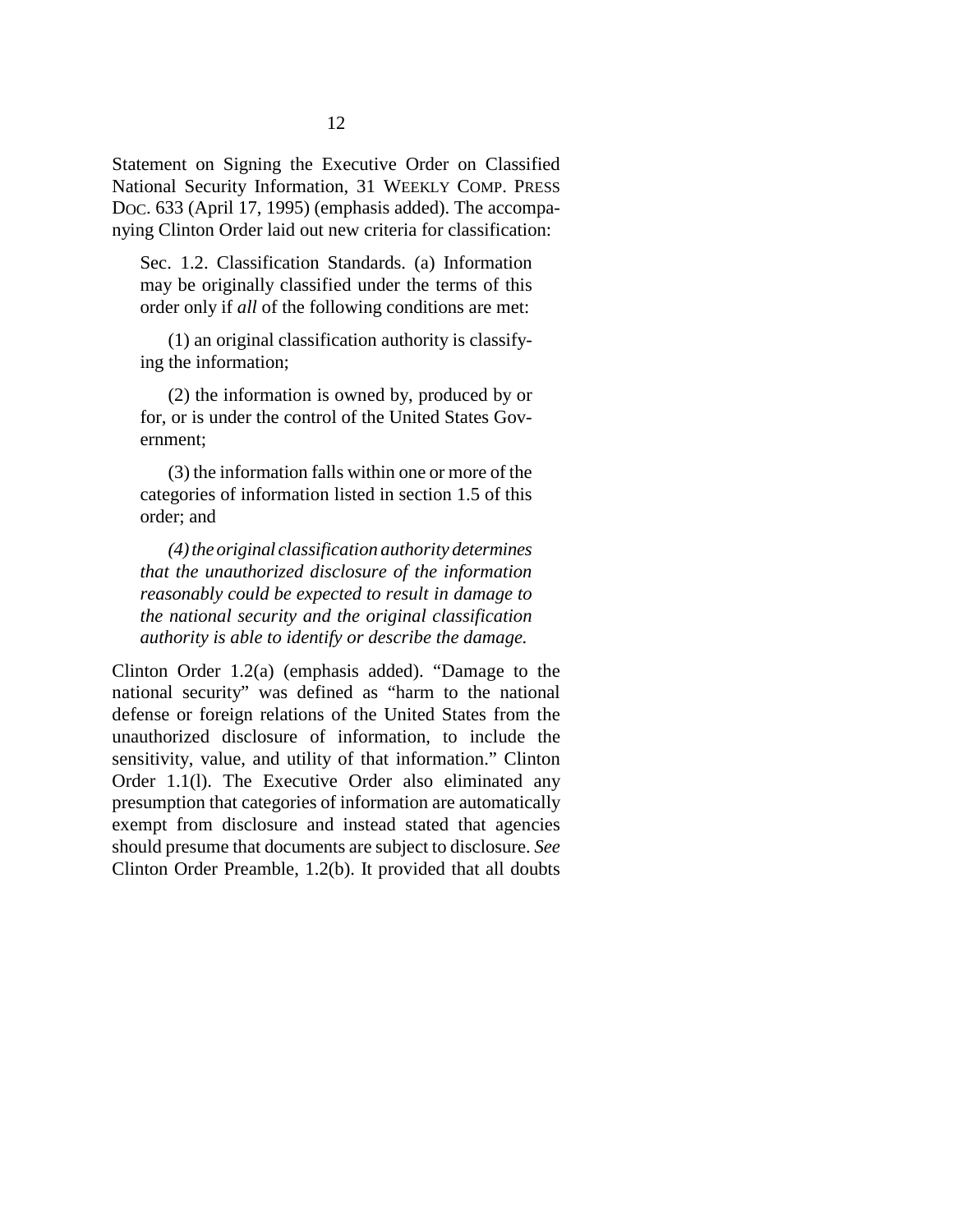about whether a document can be disclosed must be resolved in favor of disclosure. *See* Clinton Order 1.2(b).

Under the criteria in the Clinton Order, government-togovernment correspondence must be disclosed to a requesting party unless (a) release of the information would damage the national defense or foreign relations of the United States and (b) the agency seeking not to disclose the information can identify and describe the harm resulting from the disclosure of that information.

The Clinton Order reversed the tide of continued overclassification. During the first three years of the Clinton Order's implementation, federal agencies declassified 131 percent more pages than during the previous sixteen years combined. *See* Information Security Oversight Office's 1998 Report to the President (August 31, 1999).

In sum, the Clinton Order was intended to remedy the growing problem of over-classification, and the plain language of the order makes that objective clear.

### **IV. The government's proposed reading of Exemption 1 allows it to ignore the plain language of FOIA and the Clinton Order.**

In its brief, the government takes the extraordinary position that the Court should ignore the plain language of FOIA and the plain language of the Clinton Order and instead allow the executive branch of the government the unfettered ability to create new categories of exemptions for areas such as "exchanges between governments." Petitioner's Brief at 7- 8 (citing Declaration of Peter M. Sheils, Acting Information and Privacy Coordinator and Acting Director of Office of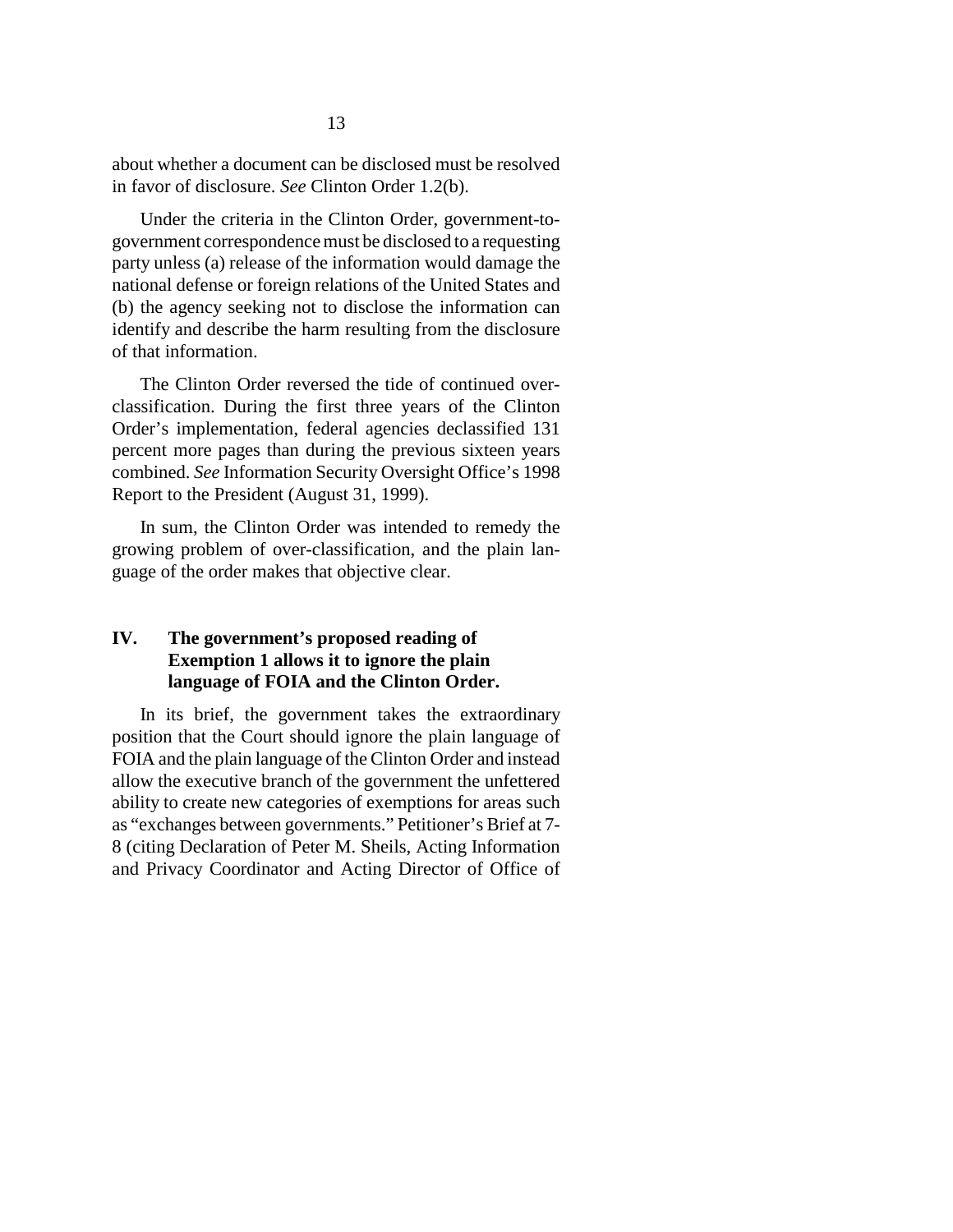Freedom of Information, Privacy, and Classification Review for the Department of State, *Weatherhead v. U.S.A.*, No. 95- 0519-FVS, E.D. Wash. (March 5, 1996) (arguing in favor of exempting "exchanges between governments" after the British Foreign and Commonwealth Office, through the British Embassy in Washington, stated about the letter withheld in this case that it was "unable to agree to its release")). The government points to neither FOIA nor the Clinton Order to justify its decision; instead, it makes conclusory statements about custom and practice:

It is a longstanding custom and accepted practice to treat as confidential and not subject to public disclosure information and documents exchanged between governments and their officials. . . . Diplomatic confidentiality obtains even between governments that are hostile to each other and even with respect to information that may appear to be innocuous.

Declaration of Patrick F. Kennedy, Assistant Secretary of Administration for the Department of State, *Weatherhead v. Department of Justice*, No. 95-0519-FVS, E.D. Wash. (April 11, 1996).

Three years after the initial determination, and only after the case was pending at the court of appeals, Acting Secretary of State Strobe Talbott filed a further declaration stating that the communication should be presumptively declared classified under a rationale that could exempt from disclosure all communications from all foreign governments. Declaration of Strobe Talbott, Acting Secretary of State, *Weatherhead v. U.S.A.*, No. 96-36260, 9th Cir. (March 2, 1999). The Clinton Order itself — drafted by members of the executive branch and signed by the chief executive — set the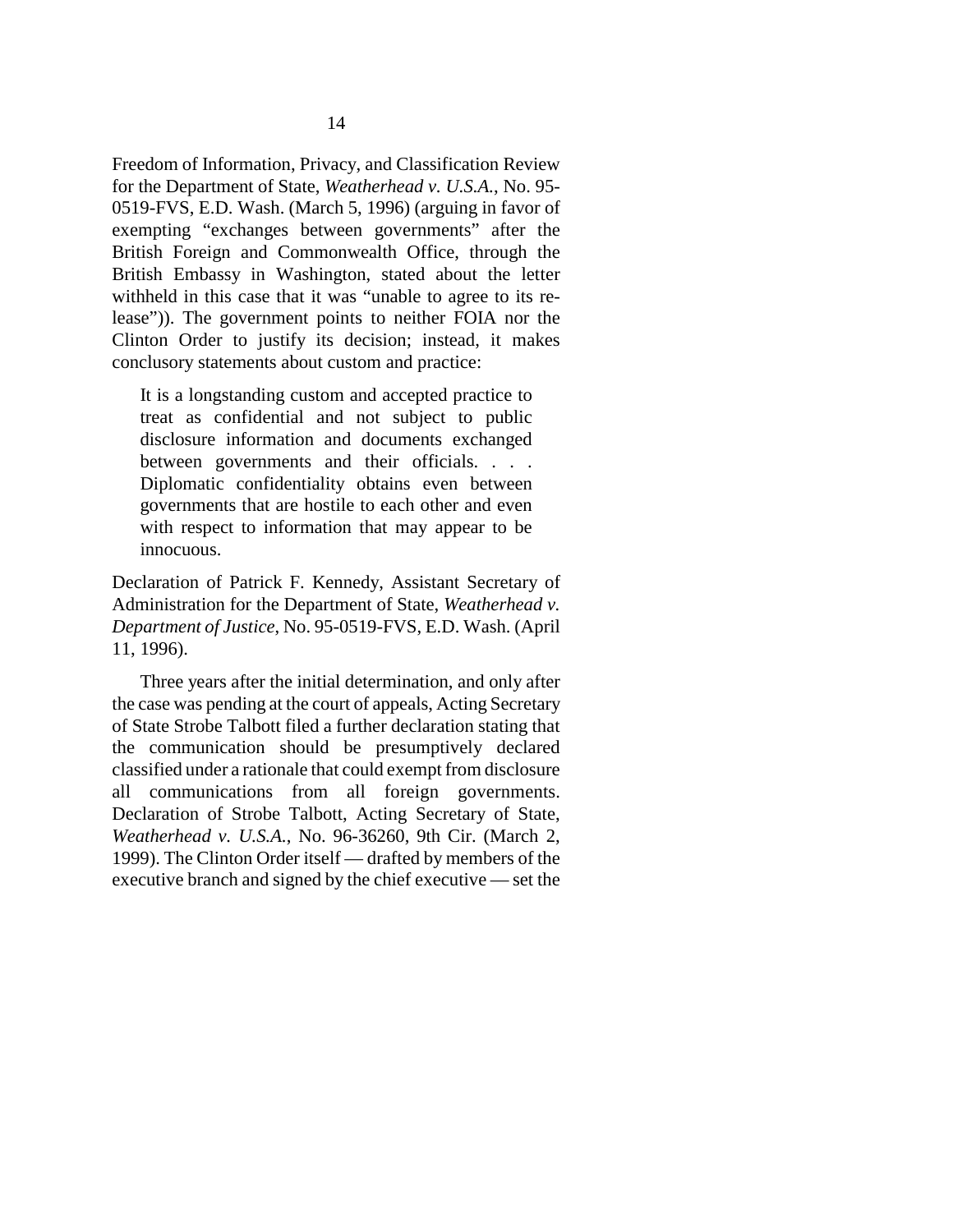criteria that the executive branch now seeks to avoid.

The government also complains in its brief that the judicial branch of the government should not interfere with the unilateral FOIA decisions of the executive branch. Petitioner's Brief at 17-35. But it is the executive branch that refuses to show any deference to the separation of powers. FOIA is a legislative act. It contains specific language mandating that the judicial branch must review FOIA complaints on a *de novo* basis. In essence, the executive branch is requesting that the judicial branch refuse to comply with a framework created by the legislative branch. It does so even though Congress deferred to the executive branch the task of setting criteria for classification, demanding only that it actually set those criteria out in an executive order.

Finally, the government also cites Exemption 1 cases that interpret executive orders that preceded the Clinton Order. Petitioner's Brief at 47-48 (citing, among other cases, *CIA v. Sims*, 471 U.S. 159 (1985), and *Haig v. Agee*, 453 U.S. 280 (1981)). Citation to those cases is inapposite. As explained above, the Clinton Order changed the criteria by which the classifying agency — and the federal district court in its *de novo* review — must evaluate the request.

The government's argument in this case that it should be allowed to exempt broad categories of information from FOIA is reminiscent of its similar argument that it made to the Court in *Department of Justice v. Landano*, 508 U.S. 165 (1993). There, the government requested that this Court make new law under FOIA Exemption 7(D) by endorsing an unwritten "universal" presumption that all sources supplying information to the FBI in the course of a criminal investigation are confidential sources under FOIA. This Court unani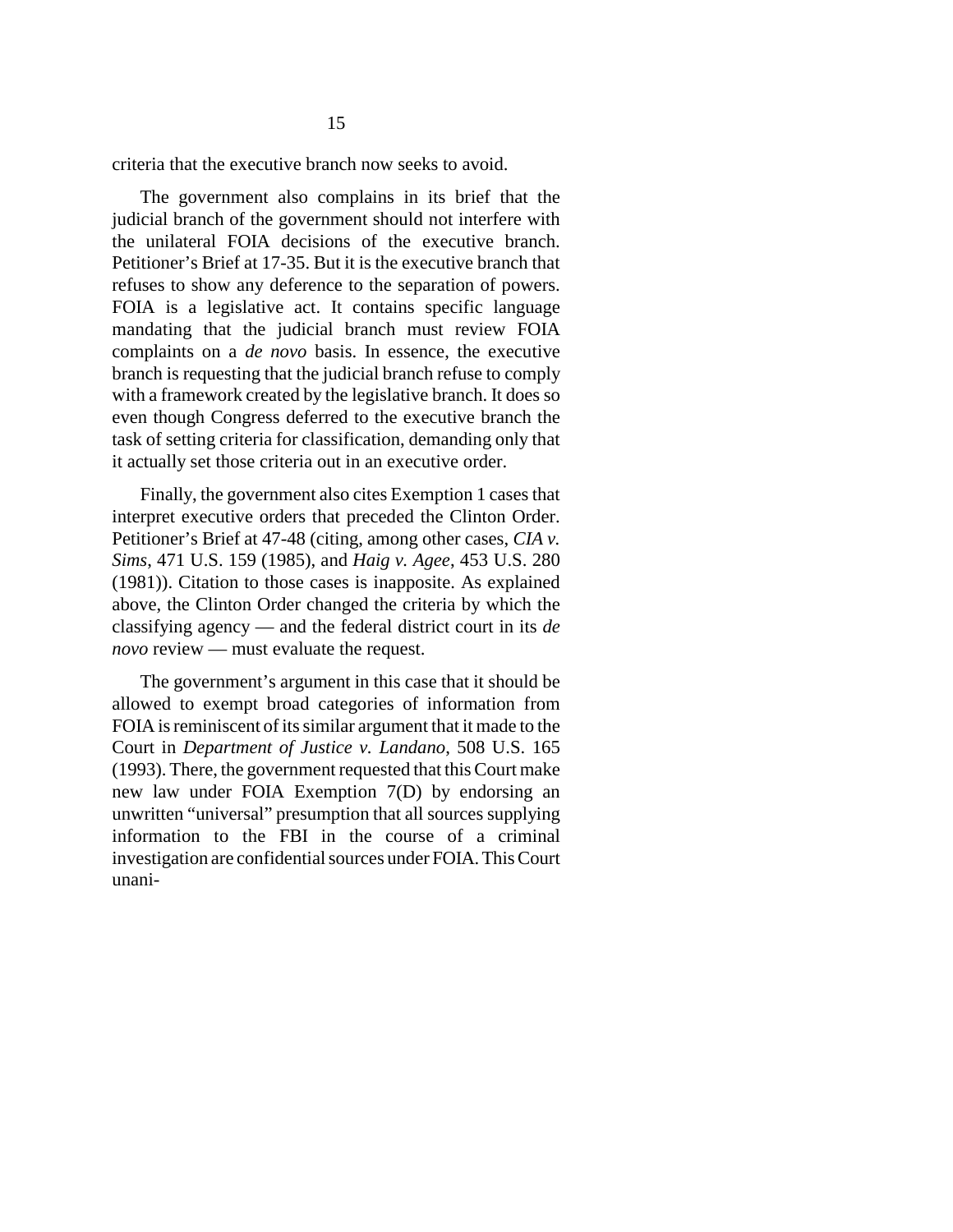mously declined that request, using a rationale instructive for this case:

. . . Considerations of 'fairness' . . . counsel against the Government's rule. The Government acknowledges that its proposed presumption, though rebuttable in theory, is in practice all but irrebuttable. Once the FBI asserts that information was provided by a confidential source during a criminal investigation, the requester — who has no knowledge about the particular source or the information being withheld very rarely will be in a position to offer persuasive evidence that the source in fact had no interest in confidentiality.

. . . .

. . . Congress did not expressly create a blanket exemption for the FBI; the language that it adopted requires every agency to establish that a confidential source furnished the information sought to be withheld under Exemption 7(D). The Government cites testimony presented to Congress prior to passage of the 1986 amendment emphasizing that the threat of public exposure under FOIA deters potential sources from cooperating with the Bureau in criminal investigations. But none of the changes made to Exemption 7(D) in 1986 squarely addressed the question presented here. In short, the Government offers no persuasive evidence that Congress intended for the Bureau to be able to satisfy its burden in every instance simply by asserting that a source communicated with the Bureau during the course of a criminal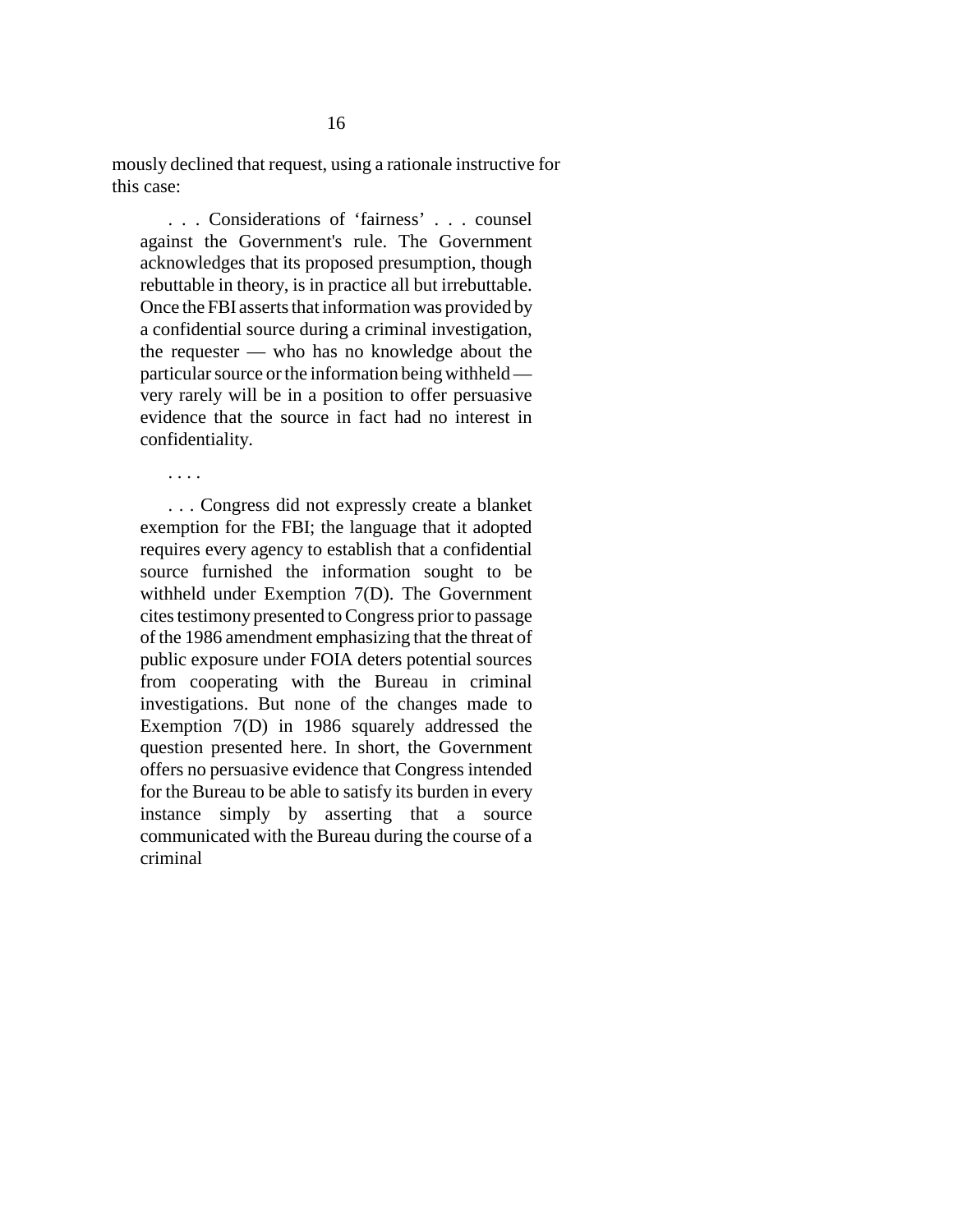investigation. *Had Congress meant to create such a rule, it could have done so much more clearly.*

*Department of Justice v. Landano*, 508 U.S. 165, 176-79 (1993) (citations omitted) (emphasis added).

Here, for the government's arguments to succeed, Congress would have needed to amend the explicit language of FOIA and President Clinton would have needed to issue a new executive order. Neither of those events have taken place.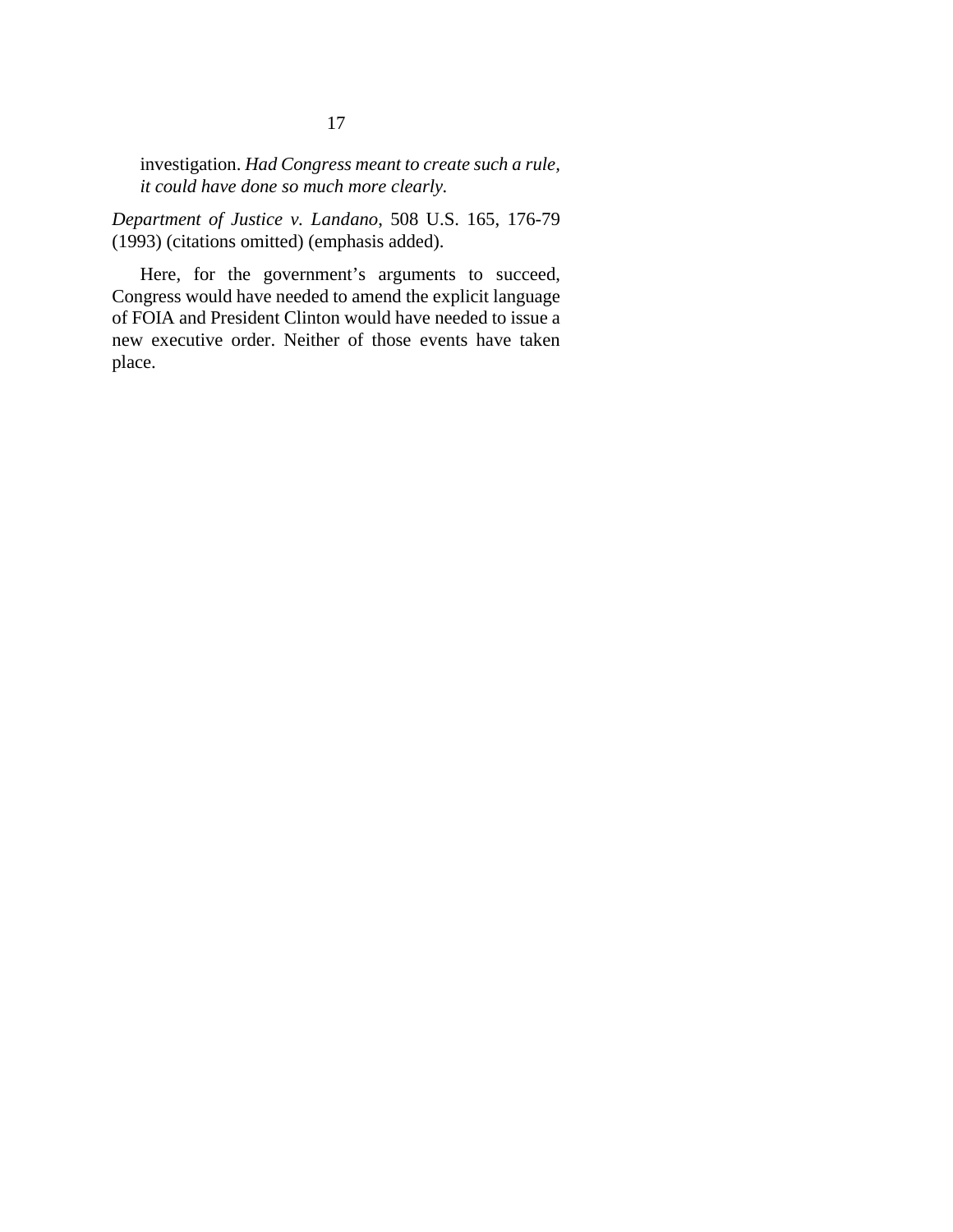### **CONCLUSION**

The plain language of Executive Order 12,958 sets out criteria that aid in the retrieval of information concerning United States foreign relations. But the Department of Justice's tortured reading of the Clinton Order would reinstitute the barriers to the disclosure of foreign relations information that existed before 1995. Such a dramatic change in policy can — according to the terms of FOIA — only be implemented via executive order, not judicial fiat. In other words, the government would need to persuade the President — and not this Court — to change the language of the executive order to apply to future requests for foreign government correspondence.

The government has requested that this Court contravene the public's interest in ensuring that the judiciary respect Congress's plain language contained in FOIA and the executive branch's plain language used in Executive Order 12,958. This Court should deny the government's request.

Respectfully submitted,

Gregg P. Leslie  *Counsel of Record for Amici Curiae* Gregory H. Kahn THE REPORTERS COMMITTEE FOR FREEDOM OF THE PRESS 1815 N. Fort Myer Drive, Suite 900 Arlington, Virginia 22209

November 19, 1999